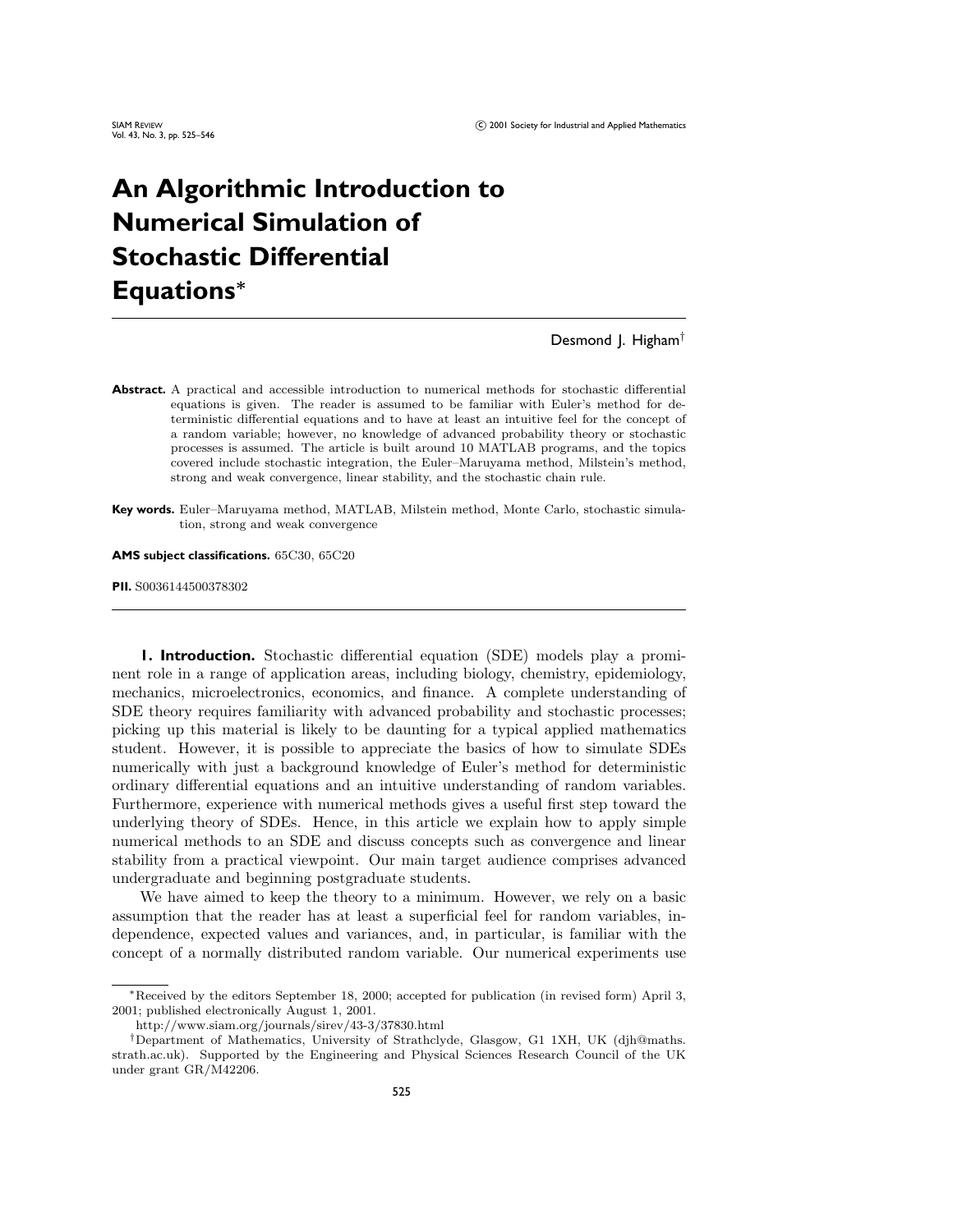a Monte Carlo approach: random variables are simulated with a random number generator and expected values are approximated by computed averages.

The best way to learn is by example, so we have based this article around 10 MATLAB [3, 13] programs, using a philosophy similar to [14]. The website

http://www.maths.strath.ac.uk/~aas96106/algfiles.html makes the programs downloadable. MATLAB is an ideal environment for this type of treatment, not least because of its high level random number generation and graphics facilities. The programs have been kept as short as reasonably possible and are designed to run quickly (less than 10 minutes on a modern desktop machine). To meet these requirements we found it necessary to "vectorize" the MATLAB code. We hope that the comment lines in the programs and our discussion of key features in the text will make the listings comprehensible to all readers who have some experience with a scientific programming language.

In the next section we introduce the idea of Brownian motion and compute discretized Brownian paths. In section 3 we experiment with the idea of integration with respect to Brownian motion and illustrate the difference between Itô and Stratonovich integrals. We describe in section 4 howthe Euler–Maruyama method can be used to simulate an SDE. We introduce the concepts of strong and weak convergence in section 5 and verify numerically that Euler–Maruyama converges with strong order 1*/*2 and weak order 1. In section 6 we look at Milstein's method, which adds a correction to Euler–Maruyama in order to achieve strong order 1. In section 7 we introduce two distinct types of linear stability for the Euler–Maruyama method. In order to emphasize that stochastic calculus differs fundamentally from deterministic calculus, we quote and numerically confirm the stochastic chain rule in section 8. Section 9 concludes with a brief mention of some other important issues, many of which represent active research areas.

Rather than pepper the text with repeated citations, we will mention some key sources here. For those inspired to learn more about SDEs and their numerical solution we recommend [6] as a comprehensive reference that includes the necessary material on probability and stochastic processes. The reviewarticle [11] contains an up-to-date bibliography on numerical methods. Three other accessible references on SDEs are [1], [8], and [9], with the first two giving some discussion of numerical methods. Chapters 2 and 3 of [10] give a self-contained treatment of SDEs and their numerical solution that leads into applications in polymeric fluids. Underlying theory on Brownian motion and stochastic calculus is covered in depth in [5]. The material on linear stability in section 7 is based on [2] and [12].

**2. Brownian Motion.** A scalar *standard Brownian motion*, or *standard Wiener process*, over [0, T] is a random variable  $W(t)$  that depends continuously on  $t \in [0, T]$ and satisfies the following three conditions.

- 1.  $W(0) = 0$  (with probability 1).
- 2. For  $0 \le s \le t \le T$  the random variable given by the increment  $W(t) W(s)$  is normally distributed with mean zero and variance  $t - s$ ; equivalently,  $W(t)$  −  $W(s) \sim \sqrt{t-s} N(0,1)$ , where  $N(0,1)$  denotes a normally distributed random variable with zero mean and unit variance.
- 3. For  $0 \le s < t < u < v \le T$  the increments  $W(t) W(s)$  and  $W(v) W(u)$ are independent.

For computational purposes it is useful to consider discretized Brownian motion, where  $W(t)$  is specified at discrete *t* values. We thus set  $\delta t = T/N$  for some positive integer *N* and let  $W_j$  denote  $W(t_j)$  with  $t_j = j\delta t$ . Condition 1 says  $W_0 = 0$  with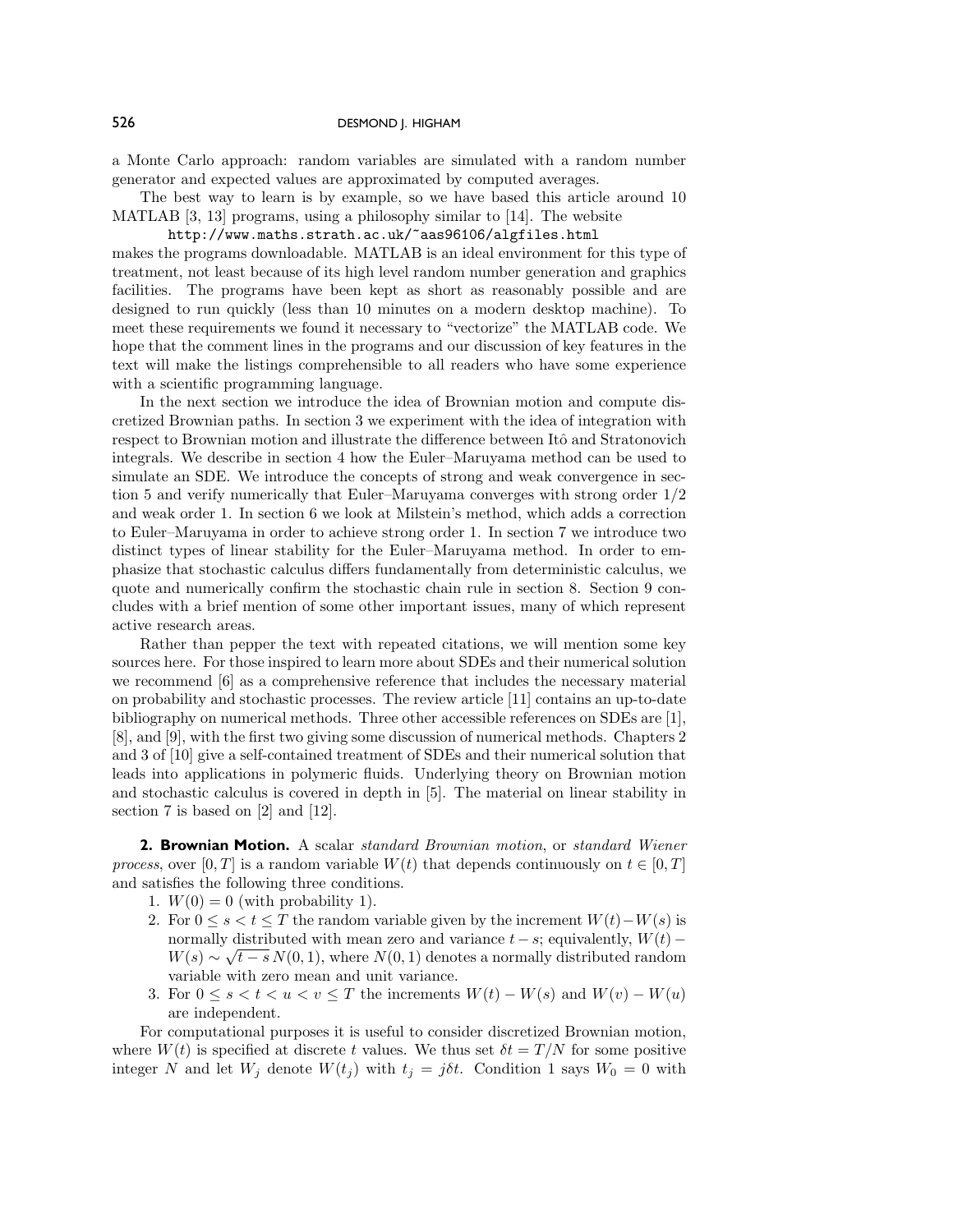```
%BPATH1 Brownian path simulation
```

```
randn('state',100) % set the state of randn
T = 1; N = 500; dt = T/N;<br>dW = zeros(1,N);
dW = zeros(1,N);<br>
W = 2eros(1,N);<br>
W = 3e<br>
W = 2eros(1,N);<br>
W = 3e<br>
W = 3e<br>
W = 3e<br>
W = 3e<br>
W = 3e<br>
W = 3e<br>
W = 3e<br>
W = 3e<br>
W = 3e<br>
W = 3e<br>
W = 3e% for efficiency
dW(1) = sqrt(dt)*randn; % first approximation outside the loop ...<br>W(1) = dW(1); % since W(0) = 0 is not allowed
                                         % since W(0) = 0 is not allowed
for i = 2:NdW(j) = sqrt(dt) * randn; % general increment
    W(j) = W(j-1) + dW(j);end
plot([0:dt:T],[0,W],'r-') % plot W against t
xlabel('t','FontSize',16)
ylabel('W(t)','FontSize',16,'Rotation',0)
```
**Listing 1** *M-file* bpath1.m*.*

probability 1, and conditions 2 and 3 tell us that

(2.1) 
$$
W_j = W_{j-1} + dW_j, \quad j = 1, 2, ..., N,
$$

where each  $dW_j$  is an independent random variable of the form  $\sqrt{\delta t}N(0,1)$ .

The MATLAB M-file bpath1.m in Listing 1 performs one simulation of discretized Brownian motion over  $[0,1]$  with  $N = 500$ . Here, the random number generator randn is used—each call to randn produces an independent "pseudorandom" number from the  $N(0,1)$  distribution. In order to make experiments repeatable, MATLAB allows the initial state of the random number generator to be set. We set the state, arbitrarily, to be 100 with the command randn('state',100). Subsequent runs of bpath1.m would then produce the same output. Different simulations can be performed by resetting the state, e.g., to randn('state',200). The numbers from performed by resetting the state, e.g., to **randi** state  $\ell$ , 2009. The numbers from **randi** are scaled by  $\sqrt{\delta t}$  and used as increments in the **for** loop that creates the 1-by-N array W. There is a minor inconvenience: MATLAB starts arrays from index 1 and not index 0. Hence, we compute W as  $W(1), W(2), \ldots, W(N)$  and then use  $plot([0:dt:T], [0,W])$  in order to include the initial value  $W(0) = 0$  in the picture. Figure 1 shows the result; note that for the purpose of visualization, the discrete data has been joined by straight lines. We will refer to an array W created by the algorithm in bpath1 as a *discretized Brownian path*.

We can perform the same computation more elegantly and efficiently by replacing the for loop with higher level "vectorized" commands, as shown in bpath2.m in Listing 2. Here, we have supplied two arguments to the random number generator: randn(1,N) creates a 1-by-N array of independent  $N(0,1)$  samples. The function cumsum computes the cumulative sum of its argument, so the jth element of the 1 by-N array W is  $dW(1) + dW(2) + \cdots + dW(j)$ , as required. Avoiding for loops and thereby computing directly with arrays rather than individual components is the key to writing efficient MATLAB code [3, Chapter 20]. Some of the M-files in this article would be several orders of magnitude slower if written in nonvectorized form.

The M-file bpath3.m in Listing 3 produces Figure 2. Here, we evaluate the function  $u(W(t)) = \exp(t + \frac{1}{2}W(t))$  along 1000 discretized Brownian paths. The average of  $u(W(t))$  over these paths is plotted with a solid blue line. Five individual paths are also plotted using a dashed red line. The M-file bpath3.m is vectorized across paths; dW is an M-by-N array such that  $dW(i, j)$  gives the increment  $dW_j$  in (2.1) for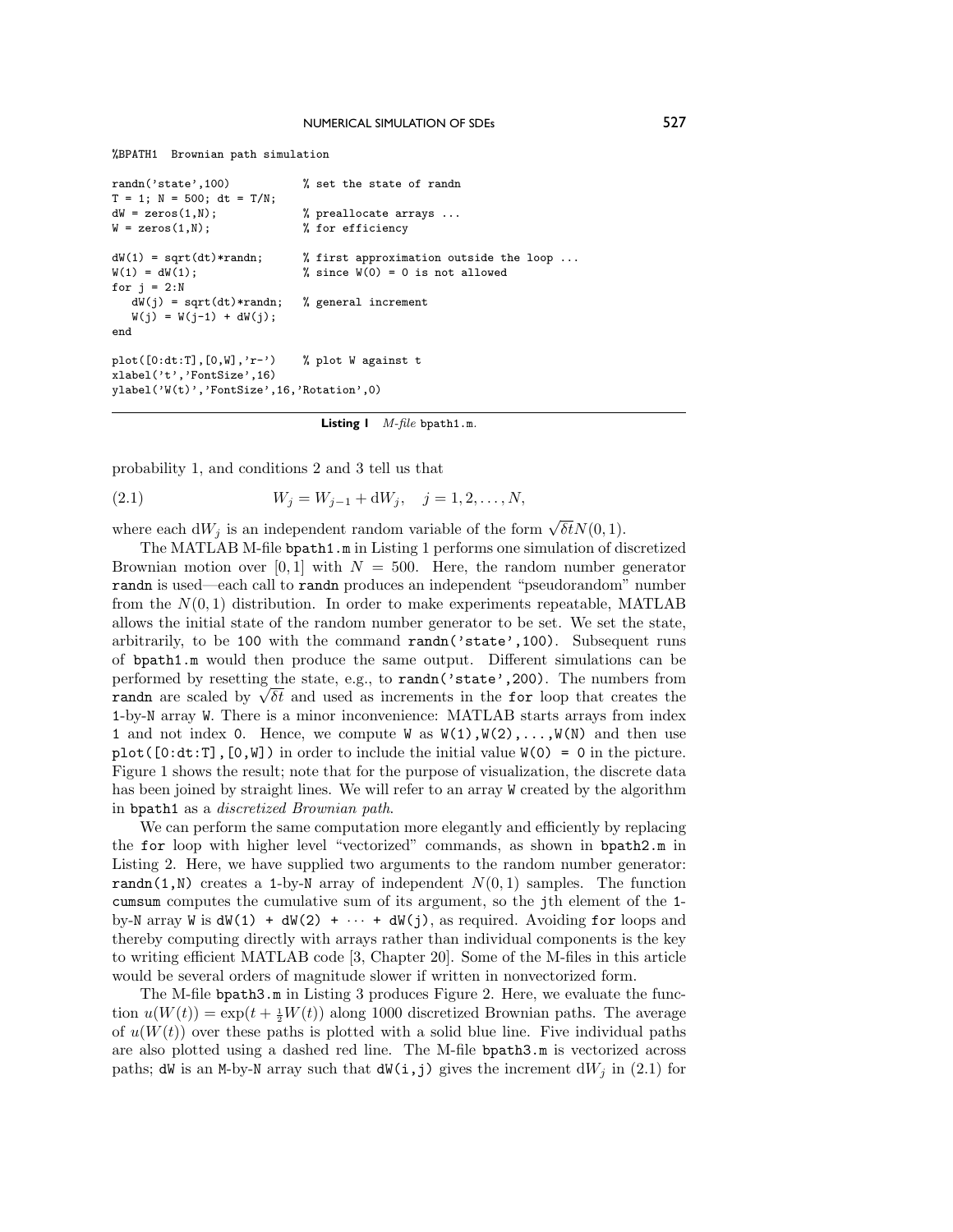

**Fig. 1** *Discretized Brownian path from* bpath1.m *and* bpath2.m*.*

%BPATH2 Brownian path simulation: vectorized

```
randn('state',100) % set the state of randn
T = 1; N = 500; dt = T/N;
dW = sqrt(dt)*randn(1,N); % increments<br>W = cumsum(dW); % cumulative
                              % cumulative sum
plot([0:dt:T],[0,W],'r-') % plot W against t
xlabel('t','FontSize',16)
ylabel('W(t)','FontSize',16,'Rotation',0)
```
**Listing 2** *M-file* bpath2.m*.*

the *i*th path. We use cumsum(dW,2) to form cumulative sums across the second (column) dimension. Hence, W is an M-by-N array whose *i*th rowcontains the *i*th path. We use  $\texttt{repmat}(t,[M 1])$  to produce an M-by-N array whose rows are all copies of  $t$ . The M-by-N array U then has *i*th row corresponding to  $u(W(t))$  along the *i*th path. Forming Umean = mean(U) computes columnwise averages, so Umean is a 1-by-N array whose *j*th entry is the sample average of  $u(W(t_i))$ .

We see in Figure 2 that although  $u(W(t))$  is nonsmooth along individual paths, its sample average appears to be smooth. This can be established rigorously—the expected value of  $u(W(t))$  turns out to be  $\exp(9t/8)$ . In bpath3.m, averr records the maximum discrepancy between the sample average and the exact expected value over all points  $t_j$ . We find that averr = 0.0504. Increasing the number of samples to 4000 reduces averr to 0.0268.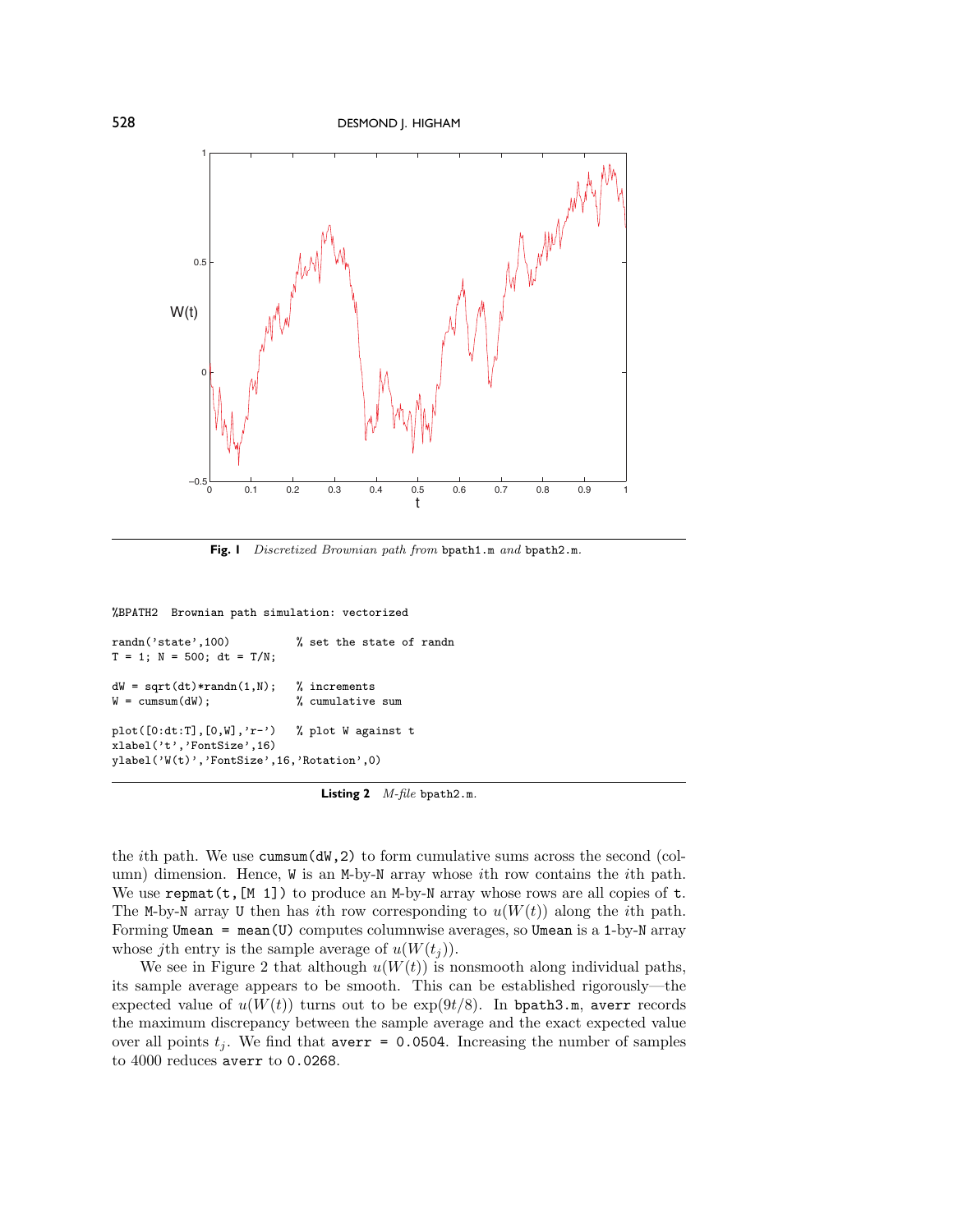```
%BPATH3 Function along a Brownian path
```

```
randn('state',100)  % set the state of randn
T = 1; N = 500; dt = T/N; t = [dt:dt:1];
M = 1000;<br>
dW = sqrt(dt)*randn(M,N);<br>
dW = sqrt(dt)*randn(M,N);<br>
dW = 1000;<br>
dW = 1000;<br>
dW = 1000;dW = sqrt(dt)*randn(M,N);<br>
W = cumsum(dW,2);<br>
W = cumsum(dW,2);
W = \text{cumsum}(dW, 2);U = exp(repmat(t, [M 1]) + 0.5*W);Umean = mean(U);plot([0,t],[1,Umean],'b-'), hold on \% plot mean over M paths
plot([0,t],[ones(5,1),U(1:5,:)], 'r--'), hold off % plot 5 individual pathsxlabel('t','FontSize',16)
ylabel('U(t)','FontSize',16,'Rotation',0,'HorizontalAlignment','right')
legend('mean of 1000 paths','5 individual paths',2)
```
averr = norm((Umean - exp(9\*t/8)),'inf') % sample error





**Fig. 2** *The function u*(*W*(*t*)) *averaged over* 1000 *discretized Brownian paths and along* 5 *individual paths, from* bpath3.m.

Note that  $u(W(t))$  has the form  $(4.6)$  arising in section 4 as the solution to a linear SDE. In some applications the solution is required for a given path—a so-called pathwise or strong solution. As we will see in section 5, the ability of a method to compute strong solutions on average is quantified by the strong order of convergence. In other contexts, only expected value type information about the solution is of interest, which leads to the concept of the weak order of convergence.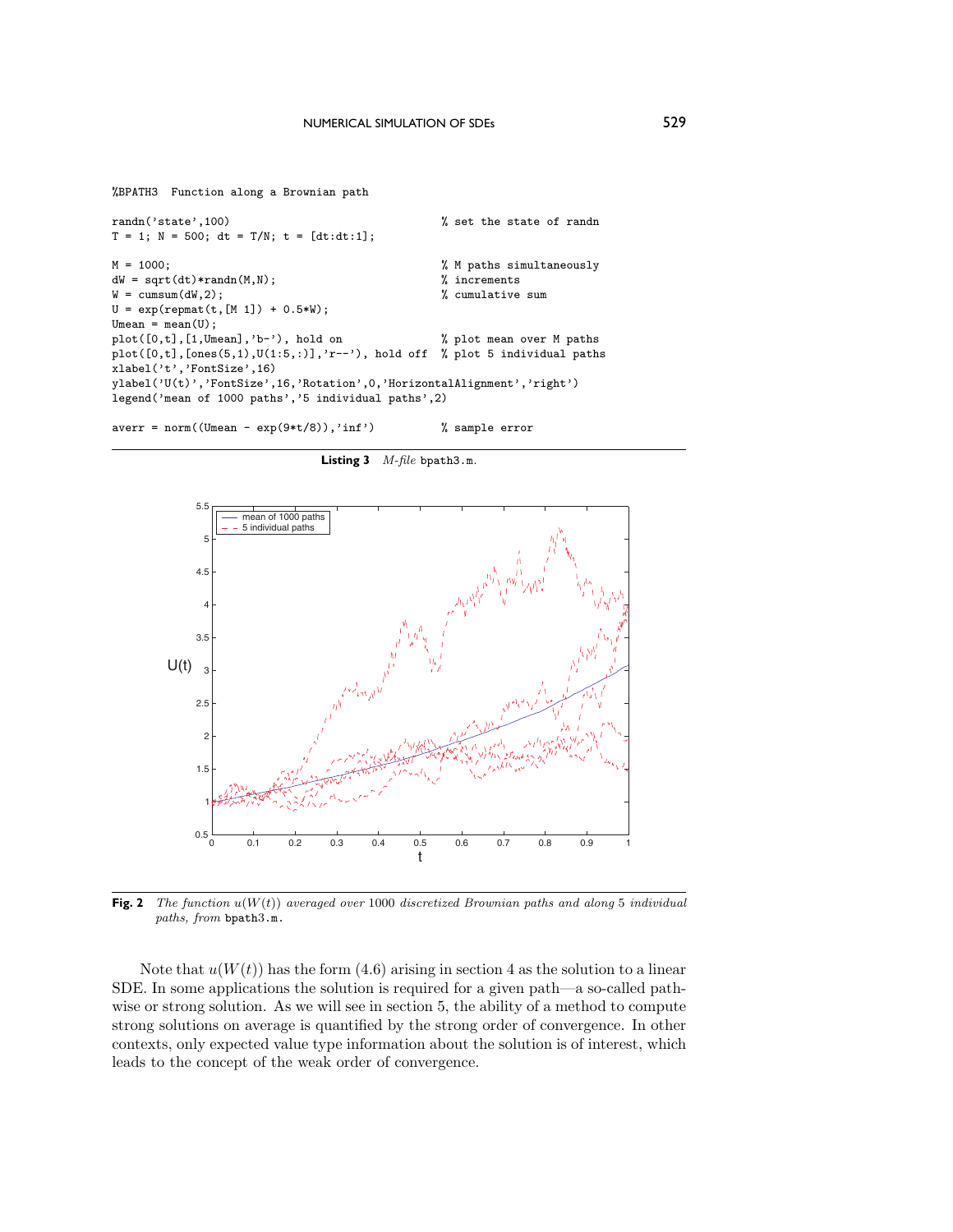```
%STINT Approximate stochastic integrals
%
% Ito and Stratonovich integrals of W dW
randn('state',100) % set the state of randn
T = 1; N = 500; dt = T/N;
dW = sqrt(dt)*randn(1,N); <br>W = cumsum(dW); <br>% cumulative <br>% cumulative
                                         % cumulative sum
ito = sum([0,W(1:end-1)].*dW)
strat = sum((0.5 * ([0, W(1:end-1)]+W) + 0.5 * sqrt(dt) * randn(1, W)).*dW)itoerr = abs(ito - 0.5*(Wend)^2-T)straterr = abs(strat - 0.5*W(end)^2)
```

```
Listing 4 M-file stint.m.
```
**3. Stochastic Integrals.** Given a suitable function *h*, the integral  $\int_0^T h(t)dt$  may be approximated by the Riemann sum

(3.1) 
$$
\sum_{j=0}^{N-1} h(t_j)(t_{j+1} - t_j),
$$

where the discrete points  $t_j = j\delta t$  were introduced in section 2. Indeed, the integral may be *defined* by taking the limit  $\delta t \to 0$  in (3.1). In a similar way, we may consider a sum of the form

(3.2) 
$$
\sum_{j=0}^{N-1} h(t_j) (W(t_{j+1}) - W(t_j)),
$$

which, by analogy with (3.1), may be regarded as an approximation to a stochastic integral  $\int_0^T h(t)dW(t)$ . Here, we are integrating *h* with respect to Brownian motion.

In the M-file stint.m in Listing 4, we create a discretized Brownian path over  $[0,1]$  with  $\delta t = 1/N = 1/500$  and form the sum  $(3.2)$  for the case where  $h(t)$  is  $W(t)$ . The sum is computed as the variable ito. Here  $\cdot$  represents elementwise multiplication, so [0,W(1:end-1)].\*dW represents the 1-by-N array whose *j*th element is  $W(j-1)*dW(j)$ . The sum function is then used to perform the required summation, producing ito  $= -0.2674$ .

An alternative to (3.1) is given by

(3.3) 
$$
\sum_{j=0}^{N-1} h\left(\frac{t_j + t_{j+1}}{2}\right) (t_{j+1} - t_j),
$$

which is also a Riemann sum approximation to  $\int_0^T h(t)dt$ . The corresponding alternative to (3.2) is

(3.4) 
$$
\sum_{j=0}^{N-1} h\left(\frac{t_j + t_{j+1}}{2}\right) (W(t_{j+1}) - W(t_j)).
$$

In the case where  $h(t) \equiv W(t)$ , the sum (3.4) requires  $W(t)$  to be evaluated at  $t = (t_j + t_{j+1})/2$ . It can be shown that forming  $(W(t_j) + W(t_{j+1}))/2$  and adding an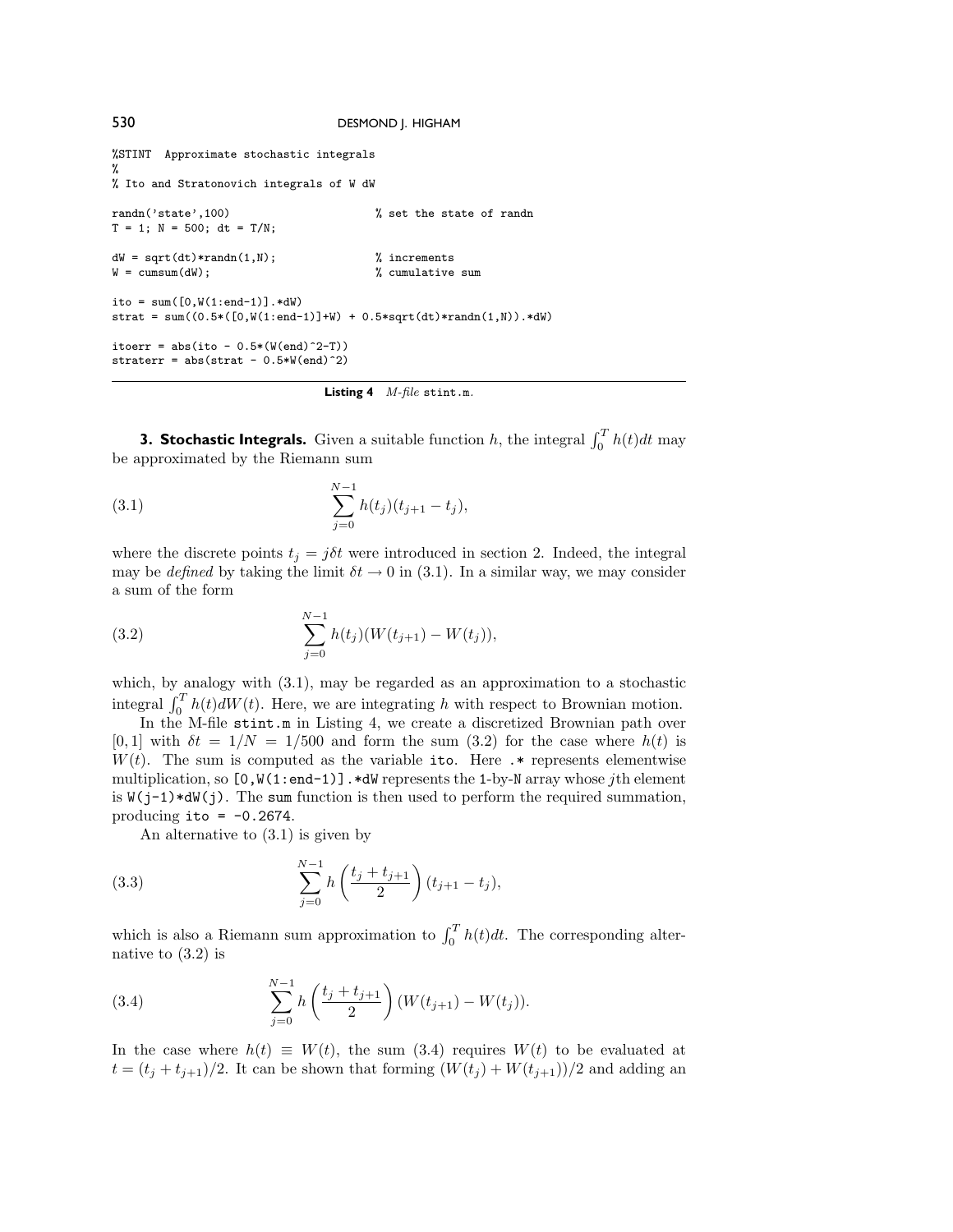## NUMERICAL SIMULATION OF SDES 531

independent *N*(0*,*  $\Delta t/4$ ) increment gives a value for *W*( $(t_j + t_{j+1})/2$ ) that maintains the three conditions listed at the start of section 2. Using this method, the sum (3.4) is evaluated in stint.m as strat, where we find that strat = 0.2354. Note that the two "stochastic Riemann sums" (3.2) and (3.4) give markedly different answers. Further experiments with smaller *δt* reveal that this mismatch does not go away as  $\delta t \to 0$ . This highlights a significant difference between deterministic and stochastic integration—in defining a stochastic integral as the limiting case of a Riemann sum, we must be precise about how the sum is formed. The "left-hand" sum (3.2) gives rise to what is known as the  $It\hat{o}$  integral, whereas the "midpoint" sum  $(3.4)$  produces the *Stratonovich* integral.<sup>1</sup>

It is possible to evaluate exactly the stochastic integrals that are approximated in stint.m. The Itô version is the limiting case of

$$
\sum_{j=0}^{N-1} W(t_j)(W(t_{j+1}) - W(t_j)) = \frac{1}{2} \sum_{j=0}^{N-1} \left( W(t_{j+1})^2 - W(t_j)^2 - (W(t_{j+1}) - W(t_j))^2 \right)
$$
\n
$$
= \frac{1}{2} \left( W(T)^2 - W(0)^2 - \sum_{j=0}^{N-1} \left( W(t_{j+1}) - W(t_j) \right)^2 \right).
$$
\n(3.5)

Now the term  $\sum_{j=0}^{N-1} (W(t_{j+1}) - W(t_j))^2$  in (3.5) can be shown to have expected value *T* and variance of  $O(\delta t)$ . Hence, for small  $\delta t$  we expect this random variable to be close to the constant *T*. This argument can be made precise, leading to

(3.6) 
$$
\int_0^T W(t)dW(t) = \frac{1}{2}W(T)^2 - \frac{1}{2}T,
$$

for the Itô integral. The Stratonovich version is the limiting case of

$$
\sum_{j=0}^{N-1} \left( \frac{W(t_j) + W(t_{j+1})}{2} + \Delta Z_j \right) (W(t_{j+1}) - W(t_j)),
$$

where each  $\Delta Z_j$  is independent  $N(0, \Delta t/4)$ . This sum collapses to

$$
\frac{1}{2}\left(W(T)^{2} - W(0)^{2}\right) + \sum_{j=0}^{N-1} \Delta Z_{j}(W(t_{j+1}) - W(t_{j})),
$$

in which the term  $\sum_{j=0}^{N-1} \Delta Z_j(W(t_{j+1}) - W(t_j))$  has expected value 0 and variance  $O(\delta t)$ . Thus, in place of  $(3.6)$  we have

(3.7) 
$$
\int_0^T W(t)dW(t) = \frac{1}{2}W(T)^2.
$$

The quantities itoerr and straterr in the M-file stint.m record the amount by which the Riemann sums ito and strat differ from their respective  $\delta t \to 0$  limits  $(3.6)$  and  $(3.7)$ . We find that itoerr = 0.0158 and straterr = 0.0186.

Itô and Stratonovich integrals both have their uses in mathematical modeling. In subsequent sections we define an SDE using the Itô version (a simple transformation converts from Itô to Stratonovich).

<sup>&</sup>lt;sup>1</sup>Some authors prefer an almost equivalent definition for the Stratonovich integral based on the  $sum \ \sum_{j=0}^{N-1} \frac{1}{2} (h(t_j) + h(t_{j+1})) (W(t_{j+1}) - W(t_j)).$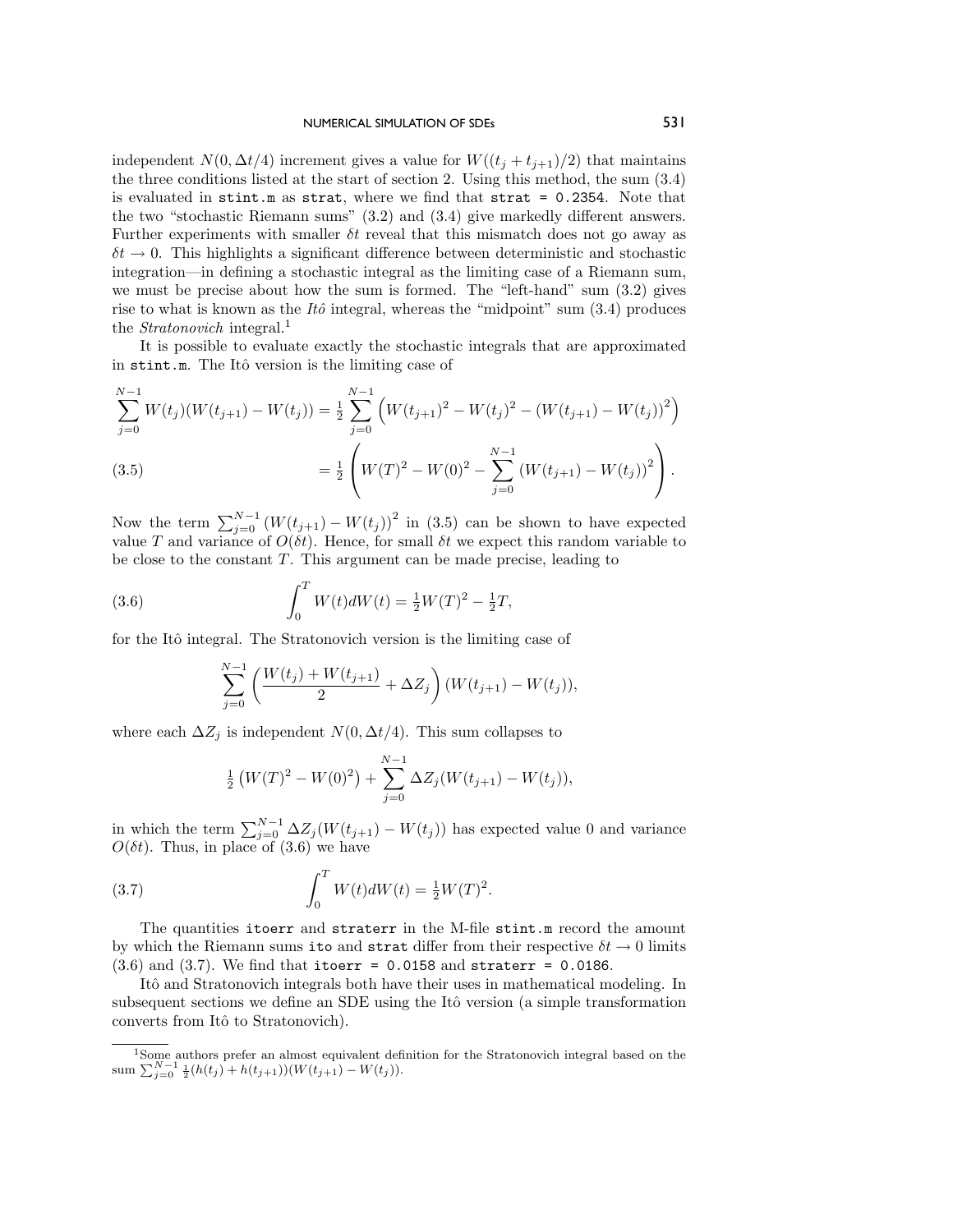**4. The Euler–Maruyama Method.** A scalar, autonomous SDE can be written in integral form as

(4.1) 
$$
X(t) = X_0 + \int_0^t f(X(s)) ds + \int_0^t g(X(s)) dW(s), \quad 0 \le t \le T.
$$

Here,  $f$  and  $g$  are scalar functions and the initial condition  $X_0$  is a random variable. The second integral on the right-hand side of (4.1) is to be taken with respect to Brownian motion, as discussed in the previous section, and we assume that the Itô version is used. The solution  $X(t)$  is a random variable for each t. We do not attempt to explain further what it means for  $X(t)$  to be a solution to  $(4.1)$ —instead we define a numerical method for solving  $(4.1)$ , and we may then regard the solution  $X(t)$  as the random variable that arises when we take the zero stepsize limit in the numerical method.

It is usual to rewrite (4.1) in differential equation form as

(4.2) 
$$
dX(t) = f(X(t))dt + g(X(t))dW(t), \quad X(0) = X_0, \quad 0 \le t \le T.
$$

This is nothing more than a compact way of saying that  $X(t)$  solves (4.1). To keep with convention, we will emphasize the SDE form  $(4.2)$  rather than the integral form  $(4.1)$ . (Note that we are not allowed to write  $dW(t)/dt$ , since Brownian motion is nowhere differentiable with probability 1.) If  $g \equiv 0$  and  $X_0$  is constant, then the problem becomes deterministic, and (4.2) reduces to the ordinary differential equation  $dX(t)/dt = f(X(t))$ , with  $X(0) = X_0$ .

To apply a numerical method to  $(4.2)$  over  $[0, T]$ , we first discretize the interval. Let  $\Delta t = T/L$  for some positive integer *L*, and  $\tau_j = j\Delta t$ . Our numerical approximation to  $X(\tau_i)$  will be denoted  $X_i$ . The Euler–Maruyama (EM) method takes the form

$$
(4.3) X_j = X_{j-1} + f(X_{j-1})\Delta t + g(X_{j-1}) (W(\tau_j) - W(\tau_{j-1})), \quad j = 1, 2, ..., L.
$$

To understand where (4.3) comes from, notice from the integral form (4.1) that

(4.4) 
$$
X(\tau_j) = X(\tau_{j-1}) + \int_{\tau_{j-1}}^{\tau_j} f(X(s))ds + \int_{\tau_{j-1}}^{\tau_j} g(X(s))dW(s).
$$

Each of the three terms on the right-hand side of (4.3) approximates the corresponding term on the right-hand side of (4.4). We also note that in the deterministic case ( $g \equiv 0$ and  $X_0$  constant), (4.3) reduces to Euler's method.

In this article, we will compute our own discretized Brownian paths and use them to generate the increments  $W(\tau_i) - W(\tau_{i-1})$  needed in (4.3). For convenience, we always choose the stepsize  $\Delta t$  for the numerical method to be an integer multiple  $R \geq 1$  of the increment  $\delta t$  for the Brownian path. This ensures that the set of points  ${t_j}$  on which the discretized Brownian path is based contains the points  ${\tau_j}$  at which the EM solution is computed. In some applications the Brownian path is specified as part of the problem data. If an analytical path is supplied, then arbitrarily small ∆*t* can be used.

We will apply the EM method to the linear SDE

(4.5) 
$$
dX(t) = \lambda X(t)dt + \mu X(t)dW(t), \quad X(0) = X_0,
$$

where  $\lambda$  and  $\mu$  are real constants; so  $f(X) = \lambda X$  and  $g(X) = \mu X$  in (4.2). This SDE arises, for example, as an asset price model in financial mathematics [4]. (Indeed, the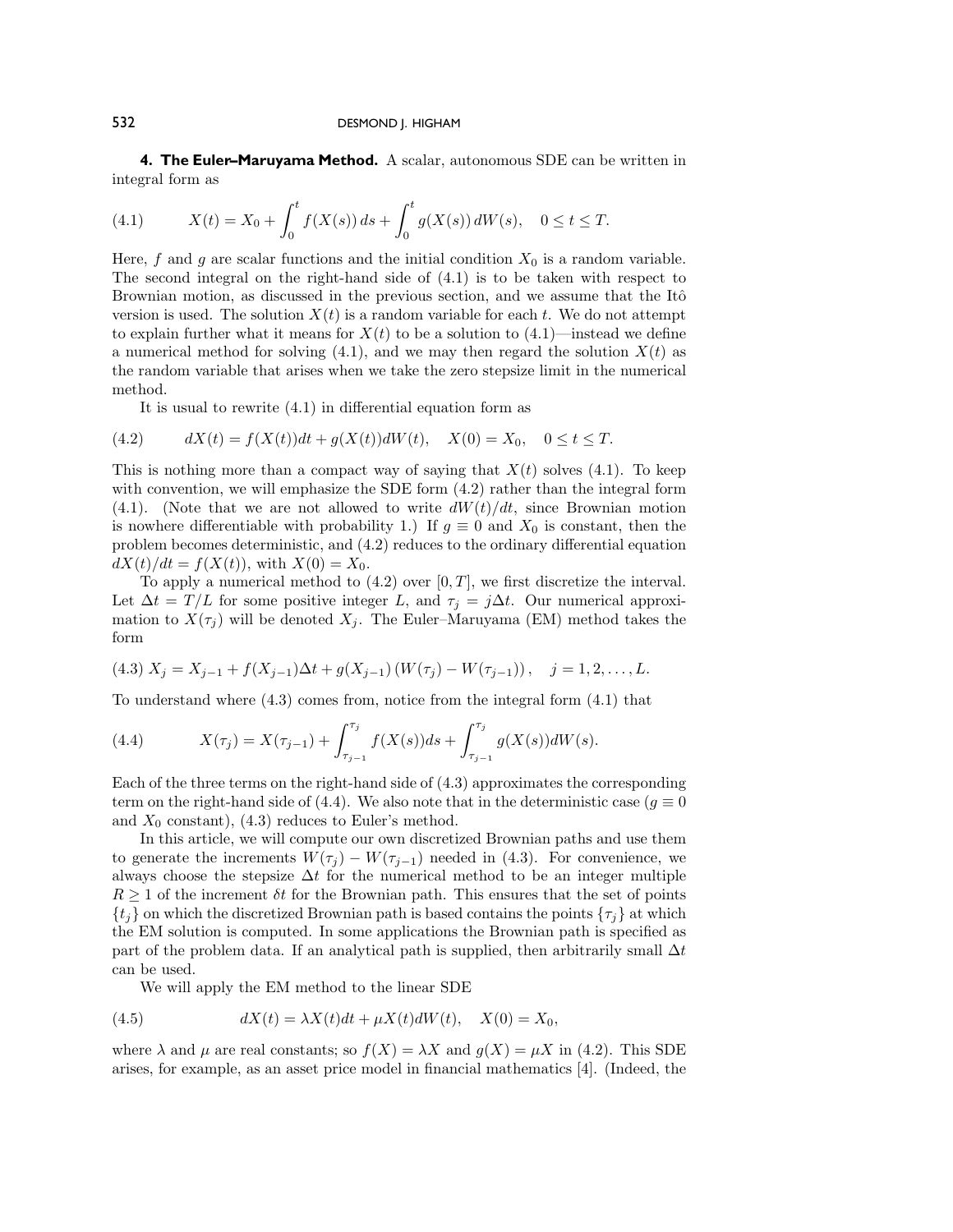```
%EM Euler-Maruyama method on linear SDE
%
% SDE is dX = lambda*X dt + mu*X dW, X(0) = Xzero,
% where lambda = 2, mu = 1 and Xzero = 1.
%
% Discretized Brownian path over [0,1] has dt = 2^(-8).
% Euler-Maruyama uses timestep R*dt.
randn('state',100)
lambda = 2; mu = 1; Xzero = 1; % problem parameters
T = 1; N = 2^8; dt = 1/N;
dW = sqrt(dt)*randn(1,N); <br>W = cumsum(dW); <br>% discretized Brownia
                                   % discretized Brownian path
Xtrue = Xzero*exp((lambda-0.5*mu^2)*([dt:dt:T])+mu*W);
plot([0:dt:T],[Xzero,Xtrue],'m-'), hold on
R = 4; Dt = R*dt; L = N/R; <br> \% L EM steps of size Dt = R*dt<br> \% preallocate for efficiency
                                   % preallocate for efficiency
Xtemp = Xzero;
for i = 1:LWinc = sum(dW(R*(j-1)+1:R*j));Xtemp = Xtemp + Dt*lambda*Xtemp + mu*Xtemp*Winc;
  Xem(j) = Xtemp;end
plot([0:Dt:T],[Xzero,Xem],'r--*'), hold off
xlabel('t','FontSize',12)
ylabel('X','FontSize',16,'Rotation',0,'HorizontalAlignment','right')
emerr = abs(Xem(end)-Xtrue(end))
```
**Listing 5** *M-file* em.m*.*

well-known Black–Scholes partial differential equation can be derived from (4.5).) It is known (see, for example, [8, p. 105]) that the exact solution to this SDE is

(4.6) 
$$
X(t) = X(0) \exp ((\lambda - \frac{1}{2}\mu^2)t + \mu W(t)).
$$

In the M-file em.m in Listing 5 we consider (4.5) with  $\lambda = 2$ ,  $\mu = 1$ , and  $X_0 = 1$ (constant). We compute a discretized Brownian path over [0, 1] with  $\delta t = 2^{-8}$  and evaluate the solution in  $(4.6)$  as Xtrue. This is plotted with a solid magenta line in Figure 3. We then apply EM using a stepsize  $\Delta t = R\delta t$ , with  $R = 4$ . On a general step the EM method (4.3) requires the increment  $W(\tau_j) - W(\tau_{j-1})$ , which is given by

$$
W(\tau_j) - W(\tau_{j-1}) = W(jR\delta t) - W((j-1)R\delta t) = \sum_{k=jR-R+1}^{jR} dW_k.
$$

In em.m this quantity appears as  $Winc = sum(dW(R*(j-1)+1:R*j))$ . The 1-by-L array Xem stores the EM solution, which is plotted in Figure 3 as red asterisks connected with dashed lines. The discrepancy between the exact solution and the EM solution at the endpoint  $t = T$ , computed as emerr, was found to be 0.6907. Taking  $\Delta t = R\delta t$ with smaller *R* values of 2 and 1 produced endpoint errors of 0.1595 and 0.0821, respectively.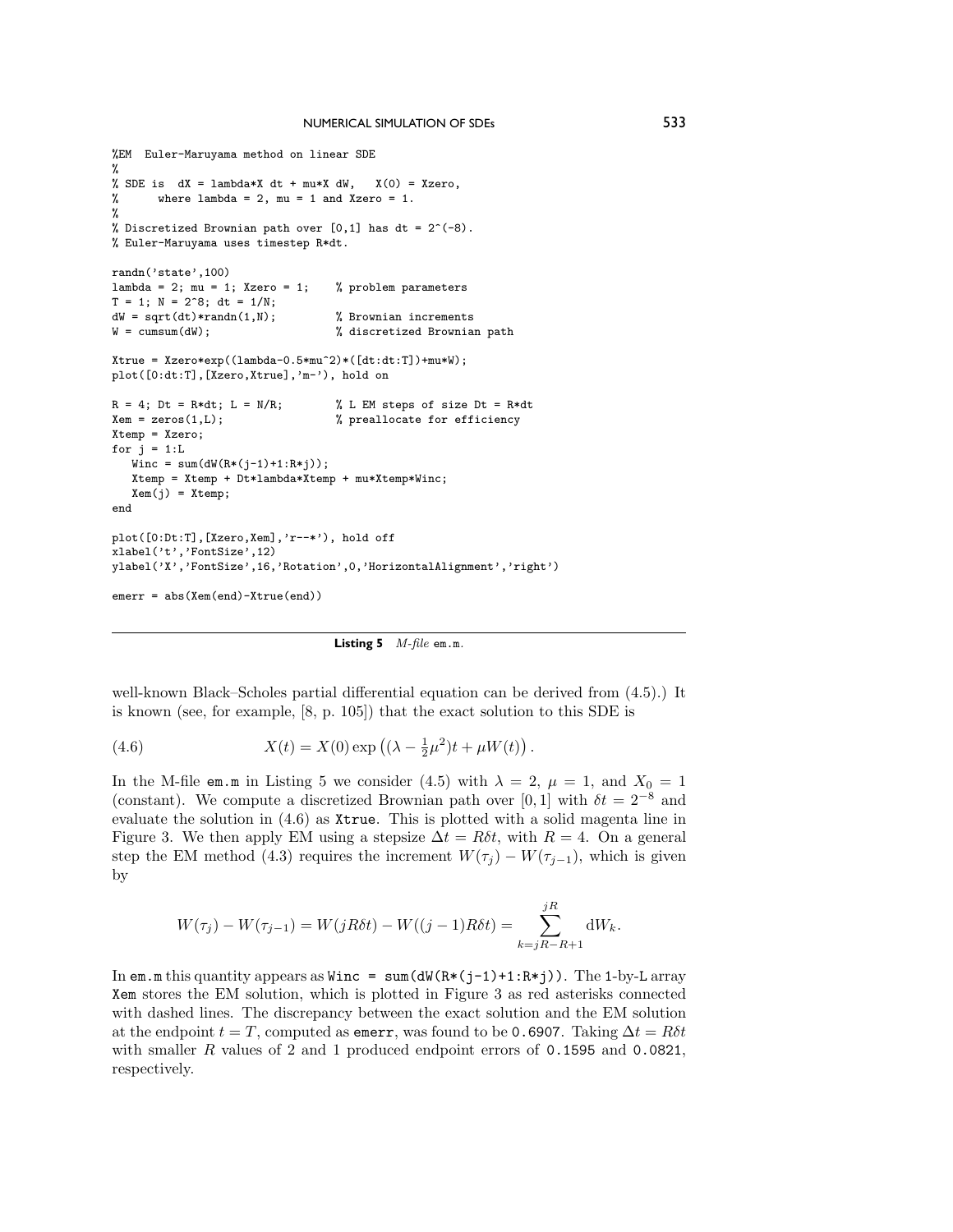

**Fig. 3** *True solution and EM approximation, from* em.m*.*

**5. Strong and Weak Convergence of the EM Method.** In the example above with em.m the EM solution matches the true solution more closely as  $\Delta t$  is decreased convergence seems to take place. Keeping in mind that  $X(\tau_n)$  and  $X_n$  are random variables, in order to make the notion of convergence precise we must decide how to measure their difference. Using  $\mathbb{E}|X_n - X(\tau_n)|$ , where  $\mathbb{E}$  denotes the expected value, leads to the concept of strong convergence. A method is said to have *strong order of convergence* equal to  $\gamma$  if there exists a constant *C* such that

(5.1) 
$$
\mathbb{E}|X_n - X(\tau)| \leq C\Delta t^{\gamma}
$$

for any fixed  $\tau = n\Delta t \in [0, T]$  and  $\Delta t$  sufficiently small. If *f* and *g* satisfy appropriate conditions, it can be shown that EM has strong order of convergence  $\gamma = \frac{1}{2}$ . Note that this marks a departure from the deterministic setting—if  $g \equiv 0$  and  $X_0$  is constant, then the expected value can be deleted from the left-hand side of (5.1) and the inequality is true with  $\gamma = 1$ .

In our numerical tests, we will focus on the error at the endpoint  $t = T$ , so we let

(5.2) 
$$
e_{\Delta t}^{\text{strong}} := \mathbb{E}|X_L - X(T)|, \text{ where } L\Delta t = T,
$$

denote the EM endpoint error in this strong sense. If the bound (5.1) holds with  $\gamma = \frac{1}{2}$  at any fixed point in [0, *T*], then it certainly holds at the endpoint, so we have

$$
(5.3) \t e^{\text{strong}}_{\Delta t} \le C\Delta t^{\frac{1}{2}}
$$

for sufficiently small ∆*t*.

The M-file emstrong.m in Listing 6 looks at the strong convergence of EM for the SDE (4.5) using the same  $\lambda$ ,  $\mu$ , and  $X_0$  as in em.m. We compute 1000 different discretized Brownian paths over [0, 1] with  $\delta t = 2^{-9}$ . For each path, EM is applied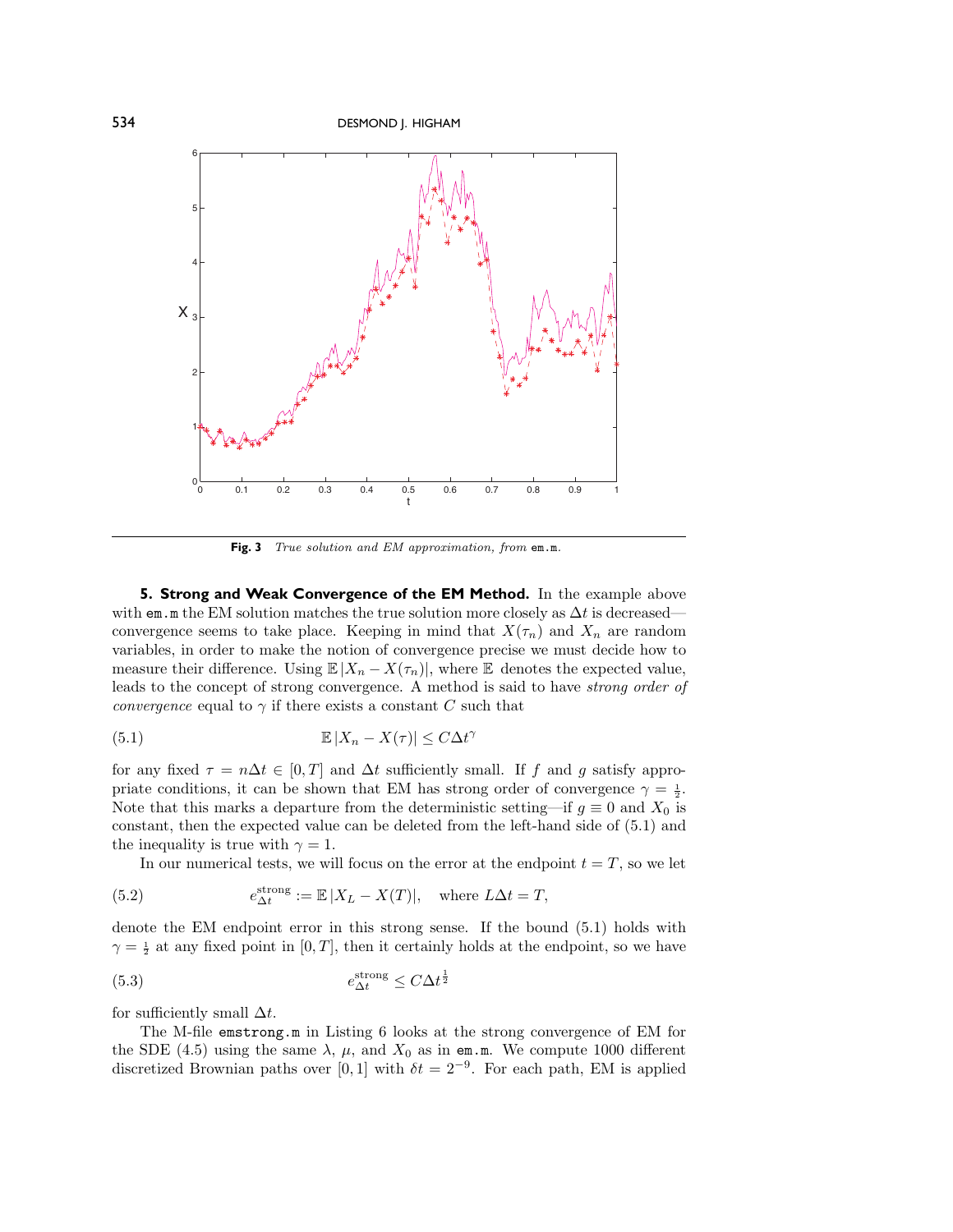```
%EMSTRONG Test strong convergence of Euler-Maruyama
%<br>% Solves
% Solves dX = lambda*X dt + mu*X dW, X(0) = Xzero,<br>% where lambda = 2, mu = 1 and Xzer0 = 1.
          where lambda = 2, mu = 1 and Xzer0 = 1.
%
% Discretized Brownian path over [0,1] has dt = 2^(-9).
% E-M uses 5different timesteps: 16dt, 8dt, 4dt, 2dt, dt.
% Examine strong convergence at T=1: E | X_L - X(T) |.
randn('state',100)
lambda = 2; mu = 1; Xzero = 1; % problem parameters
T = 1; N = 2^{\circ}9; dt = T/N; %<br>
M = 1000: %
                                     % number of paths sampled
Xerr = zeros(M,5);<br>
for s = 1:M,<br>
% sample over discrete% sample over discrete Brownian paths<br>% Brownian increments
    dW = sqrt(dt)*randn(1,N);<br>W = cumsum(dW);% discrete Brownian path
    Xtrue = Xzero*exp((lambda-0.5*mu^2)*mu*W(end));for p = 1:5<br>
R = 2^{(p-1)}; Dt = R * dt; L = N/R;
                                                 % L Euler steps of size Dt = R*dt
        Xtemp = Xzero;
        for j = 1:LWinc = sum(dW(R*(i-1)+1:R*1));Xtemp = Xtemp + Dt*lambda*Xtemp + mu*Xtemp*Winc;
         end
         Xerr(s,p) = abs(Xtemp - Xtrue); % store the error at t = 1end
end
Dtvals = dt*(2.^(0:4]));<br>subplot(221)
                                                   % top LH picture
loglog(Dtvals,mean(Xerr),'b*-'), hold on
loglog(Dtvals,(Dtvals.<sup>^</sup>(.5)),'r--'), hold off % reference slope of 1/2
axis([1e-3 1e-1 1e-4 1])
xlabel('\Delta t'), ylabel('Sample average of | X(T) - X_L |')
title('emstrong.m','FontSize',10)
%%%% Least squares fit of error = C * Dt^q %%%
A = [ones(5,1), log(Dtvals)']; rhs = log(mean(Xerr)');
sol = A\rhs; q = sol(2)resid = norm(A*sol - rhs)
```
**Listing 6** *M-file* emstrong.m*.*

with 5 different stepsizes:  $\Delta t = 2^{p-1}\delta t$  for  $1 \leq p \leq 5$ . The endpoint error in the *s*th sample path for the *p*th stepsize is stored in **Xerr**(s,p); so **Xerr** is a 1000-by-5 array. The function mean is then used to average over all sample paths: forming mean(Xerr) produces a 1-by-5 array where each column of Xerr is replaced by its mean. Hence, the *p*th element of mean(Xerr) is an approximation to  $e_{\Delta t}^{\text{strong}}$  for  $\Delta t = 2^{p-1} \delta t$ .

If the inequality (5.3) holds with approximate equality, then, taking logs,

(5.4) 
$$
\log e_{\Delta t}^{\text{strong}} \approx \log C + \frac{1}{2} \log \Delta t.
$$

The command loglog(Dtvals,mean(Xerr),'b\*-') in emstrong.m plots our approximation to  $e_{\Delta t}^{\text{strong}}$  against  $\Delta t$  on a log-log scale. This produces the blue asterisks connected with solid lines in the upper left-hand plot of Figure 4. For reference, a dashed red line of slope one-half is added. We see that the slopes of the two curves appear to match well, suggesting that (5.4) is valid. We test this further by assuming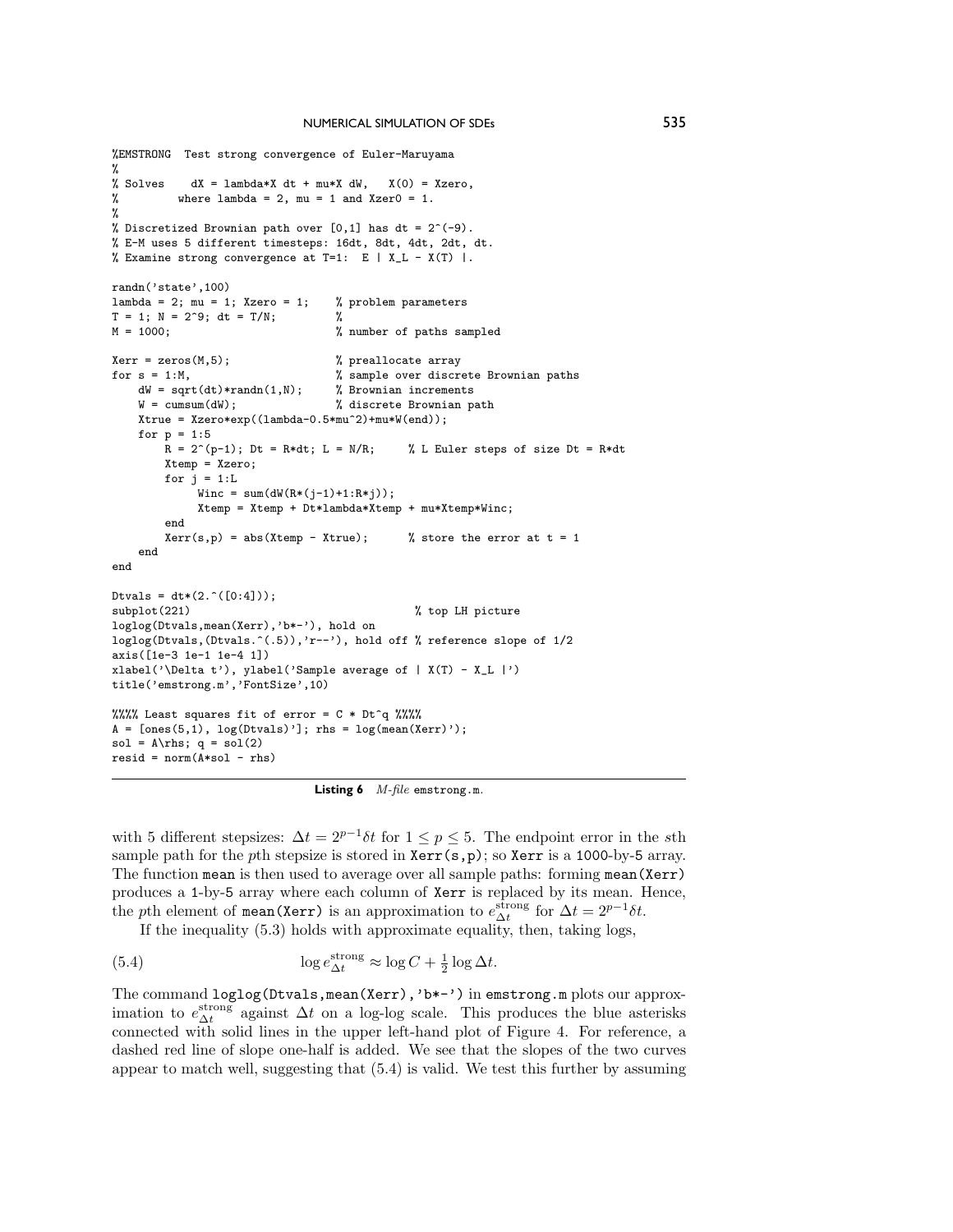

Fig. 4 *Strong and weak error plots: dashed red line is the appropriate reference slope in each case. Top left and right are for EM, bottom left is for weakEM, and bottom right is for Milstein.*

that a power law relation  $e_{\Delta t}^{\text{strong}} = C \Delta t^q$  exists for some constants *C* and *q*, so that  $\log e_{\Delta t}^{\text{strong}} = \log C + q \log \Delta t$ . A least squares fit for  $\log C$  and *q* is computed at the end of emstrong, producing the value 0.5384 for q with a least squares residual of 0.0266. Hence, our results are consistent with a strong order of convergence equal to one-half.

While monitoring the error  $e_{\Delta t}^{\text{strong}}$  in  $\texttt{emstrong.m},$  we are implicitly assuming that a number of other sources of error are negligible, including the following.

- *Sampling error:* the error arising from approximating an expected value by a sampled mean.
- *Random number bias:* inherent errors in the random number generator.
- *Rounding error:* floating point roundoff errors.

For a typical computation the sampling error is likely to be the most significant of these three. In preparing the programs in this article we found that some experimentation was required to make the number of samples sufficiently large and the timestep sufficiently small for the predicted orders of convergence to be observable. (The sampling error decays like  $1/\sqrt{M}$ , where *M* is the number of sample paths used.) A study in [7] indicates that as ∆*t* decreases, lack of independence in the samples from a random number generator typically degrades the computation before rounding errors become significant.

Although the definition of strong convergence (5.1) involves an expected value, it has implications for individual simulations. The Markov inequality says that if a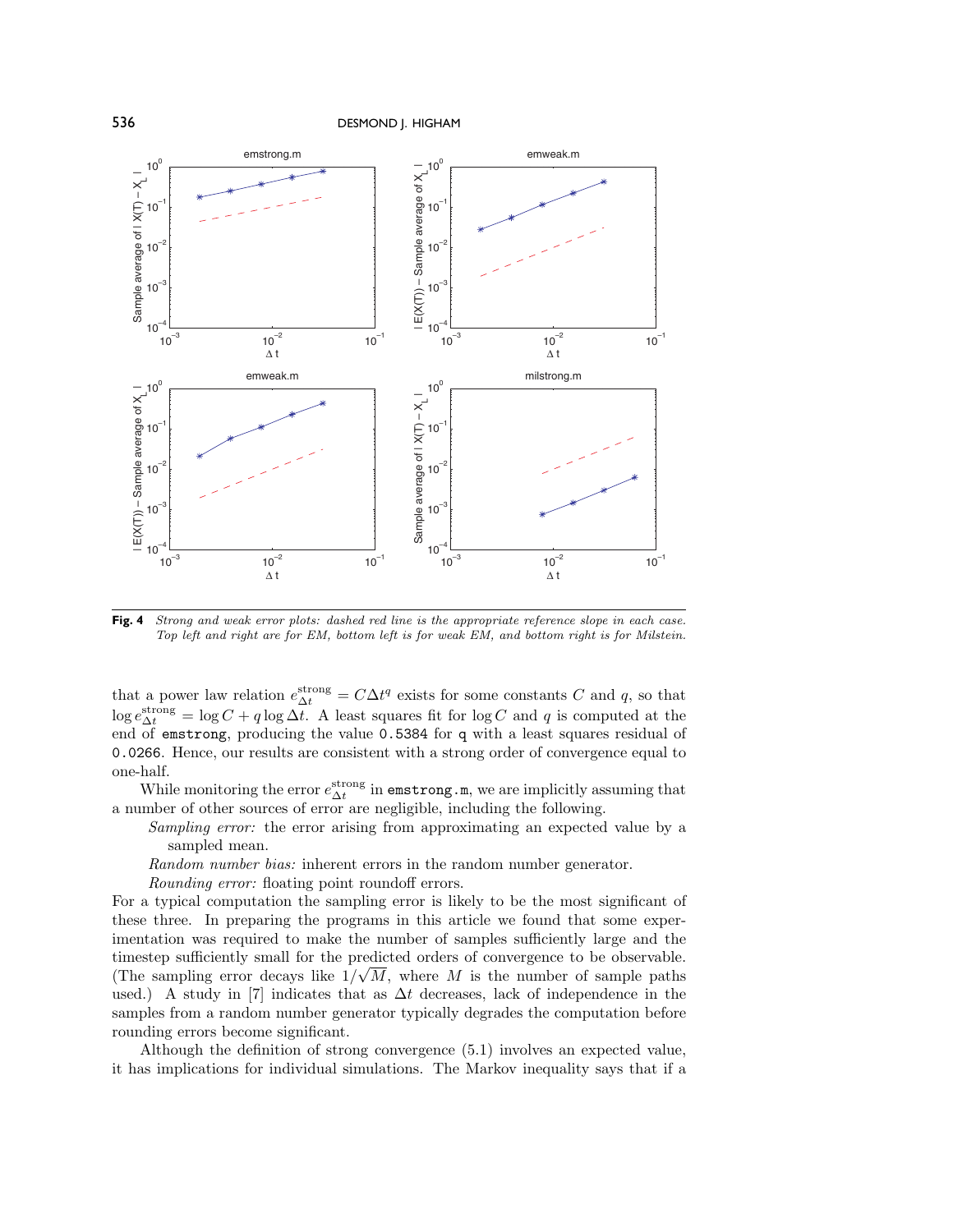random variable X has finite expected value, then for any  $a > 0$  the probability that  $|X| \ge a$  is bounded above by  $(\mathbb{E}|X|)/a$ , that is,

$$
\mathbb{P}(|X| \ge a) \le \frac{\mathbb{E} |X|}{a}.
$$

Hence, taking  $a = \Delta t^{1/4}$ , we see that a consequence of EM's strong convergence of order  $\gamma = \frac{1}{2}$  is

$$
\mathbb{P}(|X_n - X(\tau)| \ge \Delta t^{1/4}) \le C\Delta t^{1/4},
$$

or, equivalently,

$$
\mathbb{P}(|X_n - X(\tau)| < \Delta t^{1/4}) \ge 1 - C\Delta t^{1/4}.
$$

This shows that the error at a fixed point in [0*, T*] is small with probability close to 1.

The strong order of convergence (5.1) measures the rate at which the "mean of the error" decays as  $\Delta t \to 0$ . A less demanding alternative is to measure the rate of decay of the "error of the means." This leads to the concept of weak convergence. A method is said to have *weak order of convergence* equal to  $\gamma$  if there exists a constant *C* such that for all functions *p* in some class

(5.5) 
$$
|\mathbb{E}p(X_n) - \mathbb{E}p(X(\tau))| \leq C\Delta t^{\gamma}
$$

at any fixed  $\tau = n\Delta t \in [0, T]$  and  $\Delta t$  sufficiently small. Typically, the functions *p* allowed in (5.5) must satisfy smoothness and polynomial growth conditions. We will focus on the case where *p* is the identity function. For appropriate *f* and *g* it can be shown that EM has weak order of convergence  $\gamma = 1$ .

Mimicking our strong convergence tests, we let

(5.6) 
$$
e_{\Delta t}^{\text{weak}} := |\mathbb{E} X_L - \mathbb{E} X(T)|, \text{ where } L\Delta t = T,
$$

denote the weak endpoint error in EM. So (5.5) for  $p(X) \equiv X$  with  $\gamma = 1$  immediately implies that

$$
(5.7) \t e^{\text{weak}}_{\Delta t} \le C\Delta t
$$

for sufficiently small ∆*t*.

We examine the weak convergence of EM in the M-file emweak.m in Listing 7. Here we solve (4.5) over [0, 1] for  $\lambda = 2$ ,  $\mu = 0.1$ , and  $X_0 = 1$ . We sample over 50000 discretized Brownian paths and use five stepsizes  $\Delta t = 2^{p-10}$  for  $1 \le p \le 5$  in EM. This code has one extra level of vectorization compared to emstrong—we compute simultaneously with all 50000 paths. This improves the execution time at the expense of extra storage requirements. To compensate, we have used different paths for each  $\Delta t$  so that only the current increments, rather than the complete paths, need to be stored. Further, we choose the path increment  $\delta t = \Delta t$  for extra efficiency. The sample average approximations to  $\mathbb{E} X_L$  are stored in Xem. It follows from (4.6) that  $\mathbb{E} X(T) = e^{\lambda T}$  for the true solution and Xerr stores the corresponding weak endpoint error for each  $\Delta t$ . The upper right-hand plot of Figure 4 shows how the weak error varies with ∆*t* on a log-log scale. A dashed red reference line of slope one is added. It seems that (5.7) holds with approximate equality. As in emstrong.m we do a least squares power law fit that gives  $q = 0.9858$  and resid = 0.0508, confirming this behavior.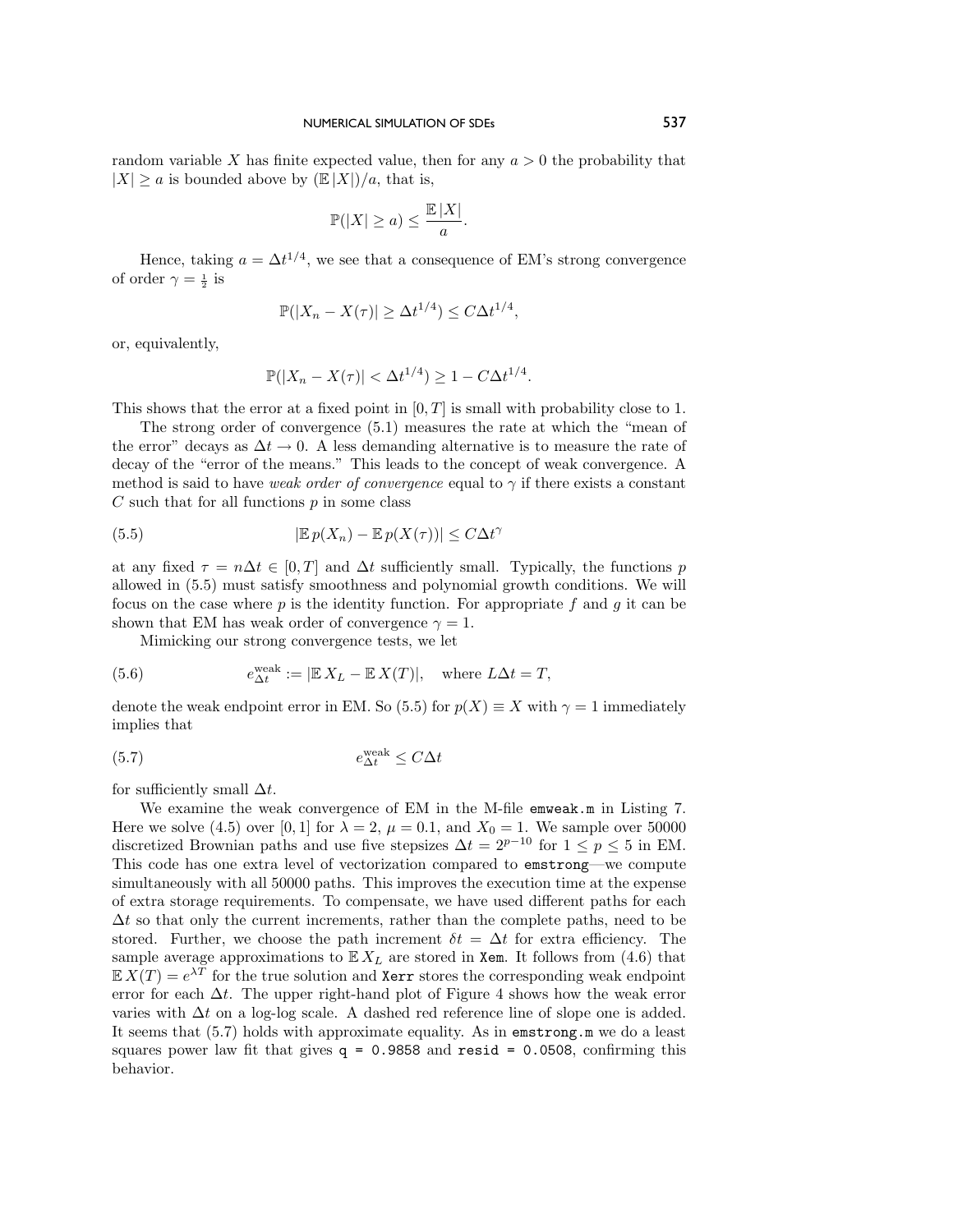```
538 DESMOND J. HIGHAM
%EMWEAK Test weak convergence of Euler-Maruyama
%<br>% Solves
            dX = lambda*X dt + mu*X dW, X(0) = Xzero,
% where lambda = 2, mu = 1 and Xzer0 = 1.
\frac{9}{2}% E-M uses 5 different timesteps: 2^(p-10), p = 1,2,3,4,5.
% Examine weak convergence at T=1: |E(X_L) - E(X(T))|.
%
% Different paths are used for each E-M timestep.
% Code is vectorized over paths.
%
% Uncommenting the line indicated below gives the weak E-M method.
randn('state',100);
lambda = 2; mu = 0.1; Xzero = 1; T = 1; % problem parameters M = 50000: % number of paths same
                                           % number of paths sampled
Xem = zeros(5,1);<br>
\% preallocate arrays<br>
for p = 1:5<br>
\% take various Euler
       f(t) = 1:5<br>Dt = 2^(p-10); L = T/Dt;<br>% L Euler steps of size Dt
                                           % L Euler steps of size Dt
       Xtemp = Xzero*ones(M, 1);
       for j = 1:LWinc = sqrt(Dt) * randn(M, 1);% Winc = sqrt(Dt)*sign(randn(M,1)); %% use for weak E-M %%
           Xtemp = Xtemp + Dt*lambda*Xtemp + mu*Xtemp.*Winc;
       end
       Xem(p) = mean(Xtemp);end
Xerr = abs(Xem - exp(lambda));
Dtvals = 2.^{\circ}([1:5]-10);<br>subplot(222)
                                           % top RH picture
loglog(Dtvals,Xerr,'b*-'), hold on
loglog(Dtvals,Dtvals,'r--'), hold off % reference slope of 1
axis([1e-3 1e-1 1e-4 1])
xlabel('\Delta t'), ylabel('| E(X(T)) - Sample average of X_L |')
title('emweak.m','FontSize',10)
%%%% Least squares fit of error = C * dt^q %%%
A = [ones(p, 1), log(Dtvals)']; rhs = log(Xerr);
sol = A\rhs; q = sol(2)resid = norm(A*sol - rhs)
```
**Listing 7** *M-file* emweak.m*.*

It is worth emphasizing that for the computations in emweak.m, we used different paths for each stepsize  $\Delta t$ . This is perfectly reasonable. Weak convergence concerns paths for each stepsize  $\Delta t$ . This is perfectly reasonable. Weak convergence concerns<br>only the mean of the solution, and so we are free to use any  $\sqrt{\Delta t}N(0,1)$  sample for the increment  $W(\tau_i) - W(\tau_{i-1})$  in (4.3) on any step. In fact, the order of weak convergence is maintained if the increment is replaced by an independent two-point random gence is maintained if the increment is replaced by an independent two-point random<br>variable  $\sqrt{\Delta t}V_j$ , where  $V_j$  takes the values +1 and −1 with equal probability. (Note variable  $\sqrt{\Delta t}V_j$ , where  $V_j$  takes the values  $+1$  and  $-1$  with equal probability. (Note that  $\sqrt{\Delta t}V_j$  has the same mean and variance as  $\sqrt{\Delta t}N(0,1)$ .) Replacing the Brownian increment by  $\sqrt{\Delta t}V_j$  in this way leads to the weak Euler–Maruyama (WEM) method, which has weak order of convergence  $\gamma = 1$ , but, since it uses no pathwise information, offers no strong convergence. The motivation behind WEM is that random number generators that sample from  $V_j$  can be made more efficient than those that sample from  $N(0,1)$ . In the M-file emweak.m we have included the comment line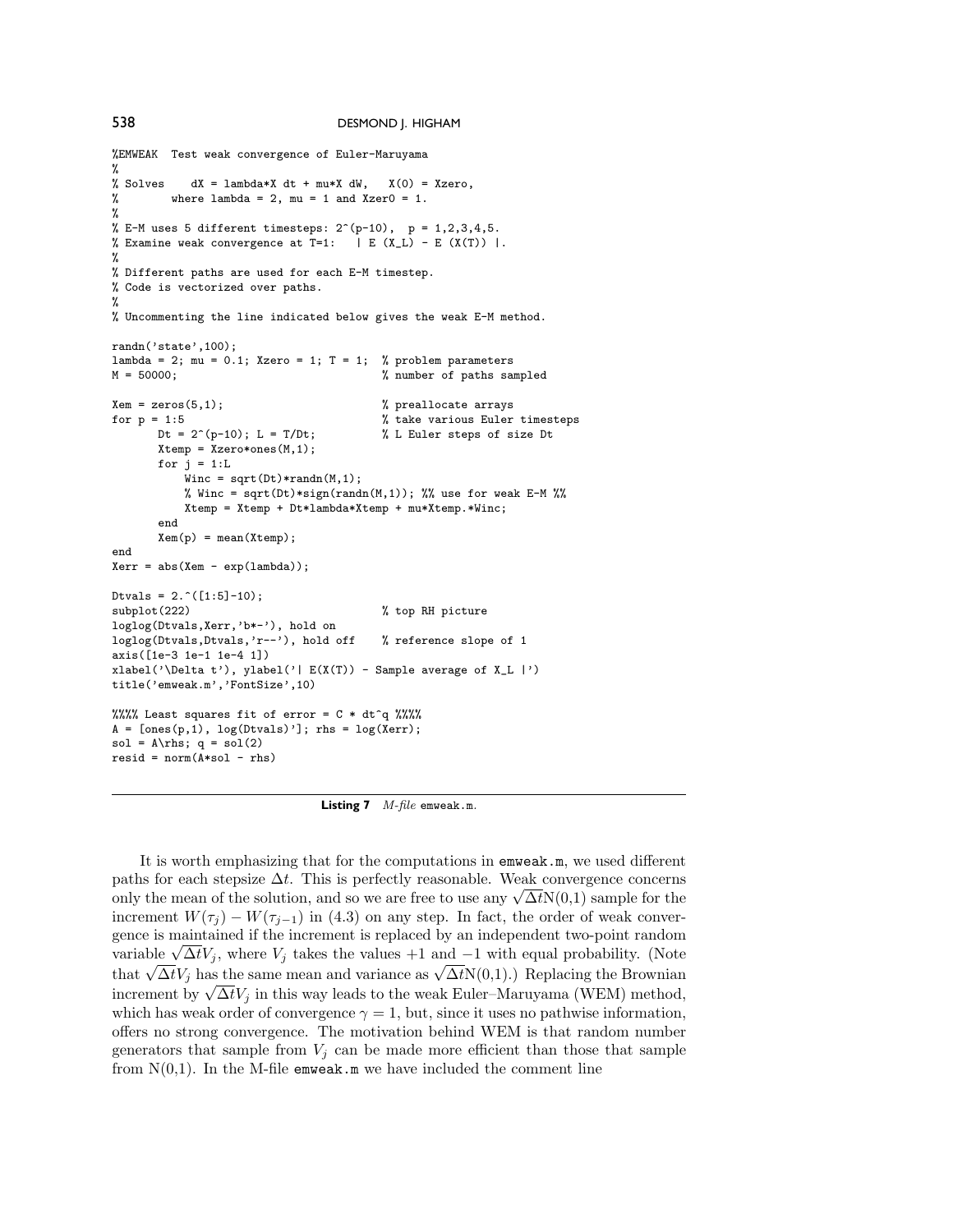### NUMERICAL SIMULATION OF SDES 539

% Winc = sqrt(Dt)\*sign(randn(M,1)); %% use for weak E-M %% Deleting the leading % character, and hence uncommenting the line, implements WEM, since  $sign(rand(M,1))$  is equally likely to be +1 or -1. (Clearly, because we are using the built-in normal random number generator, there is no efficiency gain in this case.) The resulting error graph is displayed as the lower-left hand picture in Figure 4. A least squares power law fit gives  $q = 1.0671$  and resid = 0.2096.

**6. Milstein's Higher Order Method.** We sawin the previous section that EM has strong order of convergence  $\gamma = \frac{1}{2}$  in (5.1), whereas the underlying deterministic Euler method converges with classical order 1. It is possible to raise the strong order of EM to 1 by adding a correction to the stochastic increment, giving Milstein's method. The correction arises because the traditional Taylor expansion must be modified in the case of Itô calculus. A so-called Itô-Taylor expansion can be formed by applying Itô's result, which is a fundamental tool of stochastic calculus. Truncating the Itô–Taylor expansion at an appropriate point produces Milstein's method for the SDE (4.2):

(6.1) 
$$
X_j = X_{j-1} + \Delta t f(X_{j-1}) + g(X_{j-1}) (W(\tau_j) - W(\tau_{j-1})) + \frac{1}{2} g(X_{j-1}) g'(X_{j-1}) ((W(\tau_j) - W(\tau_{j-1}))^2 - \Delta t), \quad j = 1, 2, ..., L.
$$

The M-file milstrong.m in Listing 8 applies Milstein's method to the SDE

(6.2) 
$$
dX(t) = rX(t)(K - X(t))dt + \beta X(t)dW(t), \quad X(0) = X_0,
$$

which arises in population dynamics [9]. Here,  $r$ ,  $K$ , and  $\beta$  are constants. We take  $r = 2, K = 1, \beta = 0.25, \text{ and } X_0 = 0.5 \text{ (constant) and use discretized Brownian.}$ paths over [0, 1] with  $\delta t = 2^{-11}$ . The solution to (6.2) can be written as a closed-form expression involving a stochastic integral. For simplicity, we take the Milstein solution with  $\Delta t = \delta t$  to be a good approximation of the exact solution and compare this with the Milstein approximation using  $\Delta t = 128\delta t$ ,  $\Delta t = 64\delta t$ ,  $\Delta t = 32\delta t$ , and  $\Delta t = 16\delta t$ over 500 sample paths. We have added one more level of vectorization compared with the emstrong.m file—rather than using a for loop to range over sample paths, we compute with all paths simultaneously. We set up dW as an M-by-N array in which dW(s,j) is the *j*th increment for the *s*th path. The required increments for Milstein with timestep  $R(p)*dt$  are

 $Winc = sum(dW(:, R(p)*(j-1)+1:R(p)*j), 2);$ 

This takes the sub-array consisting of all rows of  $dW$  and columns  $R(p)*(j-1)+1$  to R(p)\*j and sums over the second (column) dimension. The result is an M-by-1 array whose *j*th entry is the sum of the entries in row *i* of dW between columns  $R(p)*(j-1)+1$ and  $R(p)*j$ . The M-by-5 array Xmil stores all numerical solutions for the M paths and 5 stepsizes. The resulting log-log error plot is shown as the lower right-hand picture in Figure 4 along with a reference line of slope 1. The least-squares power law fit gives  $q = 1.0184$  and resid = 0.0350.

**7. Linear Stability.** The concepts of strong and weak convergence concern the accuracy of a numerical method over a finite interval  $[0, T]$  for small stepsizes  $\Delta t$ . However, in many applications the long-term,  $t \to \infty$ , behavior of an SDE is of interest. Convergence bounds of the form (5.1) or (5.5) are not relevant in this context since, generally, the constant *C* grows unboundedly with *T*. For deterministic ODE methods, a large body of *stability theory* has been developed that gives insight into the behavior of numerical methods in the  $\Delta t$  fixed,  $t_j \to \infty$  limit. Typically, a numerical method is applied to a class of problems with some qualitative feature,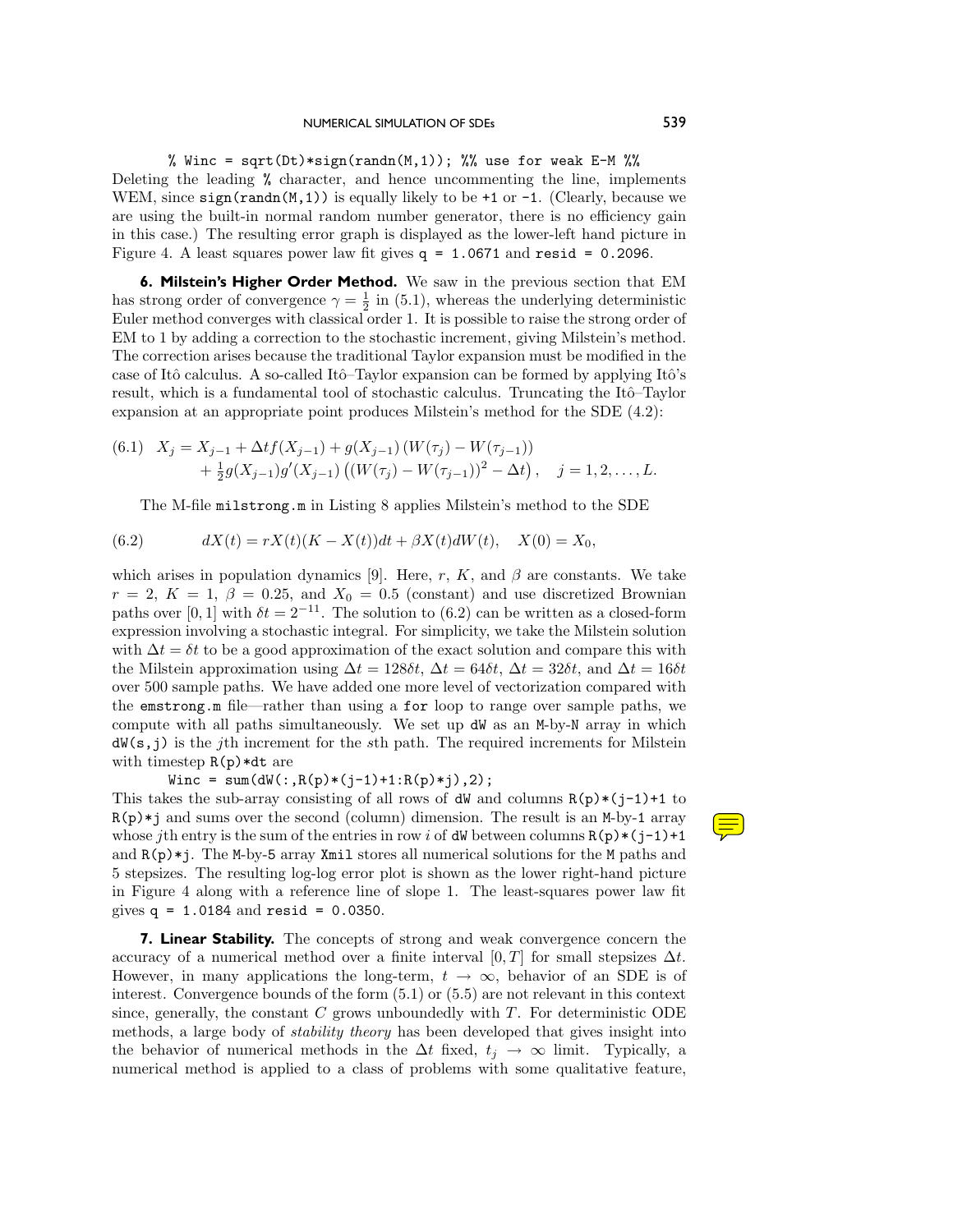```
%MILSTRONG Test strong convergence of Milstein: vectorized
%
% Solves dX = r*X*(K-X) dt + beta*X dW, X(0) = Xzero,% where r = 2, K = 1, beta = 1 and Xzero = 0.5.
\frac{9}{2}% Discretized Brownian path over [0,1] has dt = 2^(-11).
% Milstein uses timesteps 128*dt, 64*dt, 32*dt, 16*dt (also dt for reference).
%
% Examines strong convergence at T=1: E | X_L - X(T) |.
% Code is vectorized: all paths computed simultaneously.
rand('state',100)
r = 2; K = 1; beta = 0.25; Xzero = 0.5; % problem parameters
T = 1; N = 2^(11); dt = T/N;<br>
M = 500; %
M = 500;<br>
R = [1; 16; 32; 64; 128];<br>
Milstein stepsizes are l
                                           % Milstein stepsizes are R*dt
dW = sqrt(dt)*randn(M,N); <br>
x % Brownian increments<br>
xmil = zeros(M,5); <br>
y preallocate array
                                           % preallocate array
for p = 1:5<br>Dt = R(p)*dt; L = N/R(p);
                                           % L timesteps of size Dt = R dt
     Xtemp = Xzero*ones(M,1);for j = 1:LWinc = sum(dW(:, R(p)*(j-1)+1:R(p)*j), 2);Xtemp = Xtemp + Dt*r*Xtemp.*(K-Xtemp) + beta*Xtemp.*Winc ...
              + 0.5*beta^2*Xtemp.*(Winc.^2 - Dt);end
     Xmil(:,p) = Xtemp; % store Milstein solution at t =1end
Xref = Xmil(:,1);<br>
Xerr = abs(Xmil(:,2:5) - repmat(Xref,1,4)); % Error in each path
Xerr = abs(Xmi1(:,2:5) - repmat(Xref,1,4)); mean(Xerr);mean(Xerr);<br>
Dtvals = dt*R(2:5);<br>
\% Milstein timesteps us
                                               % Milstein timesteps used
subplot(224) \% lower RH picture
loglog(Dtvals,mean(Xerr),'b*-'), hold on
loglog(Dtvals,Dtvals,'r--'), hold off \% reference slope of 1
axis([1e-3 1e-1 1e-4 1])
xlabel('\Delta t')
ylabel('Sample average of | X(T) - X_L |')
title('milstrong.m','FontSize',10)
%%%% Least squares fit of error = C * Dt^q %%%
A = [ones(4,1), log(Dtvals)]; rhs = log(mean(Xerr)');sol = A\rhs; q = sol(2)resid = norm(A*sol - rhs)
```
**Listing 8** *M-file* milstrong.m*.*

and the ability of the method to reproduce this feature is analyzed. Although a wide variety of problem classes have been analyzed, the simplest, and perhaps the most revealing, is the linear test equation  $dX/dt = \lambda X$ , where  $\lambda \in \mathbb{C}$  is a constant parameter. For SDEs, it is possible to develop an analogous linear stability theory, as we now indicate.

We return to the linear SDE (4.5), with the parameters  $\lambda$  and  $\mu$  allowed to be complex. In the case where  $\mu = 0$  and  $X_0$  is constant, (4.5) reduces to the deterministic linear test equation, which has solutions of the form  $X_0 \exp(\lambda t)$ . If we use the term *stable* to mean that  $\lim_{t\to\infty} X(t) = 0$  for any  $X_0$ , then we see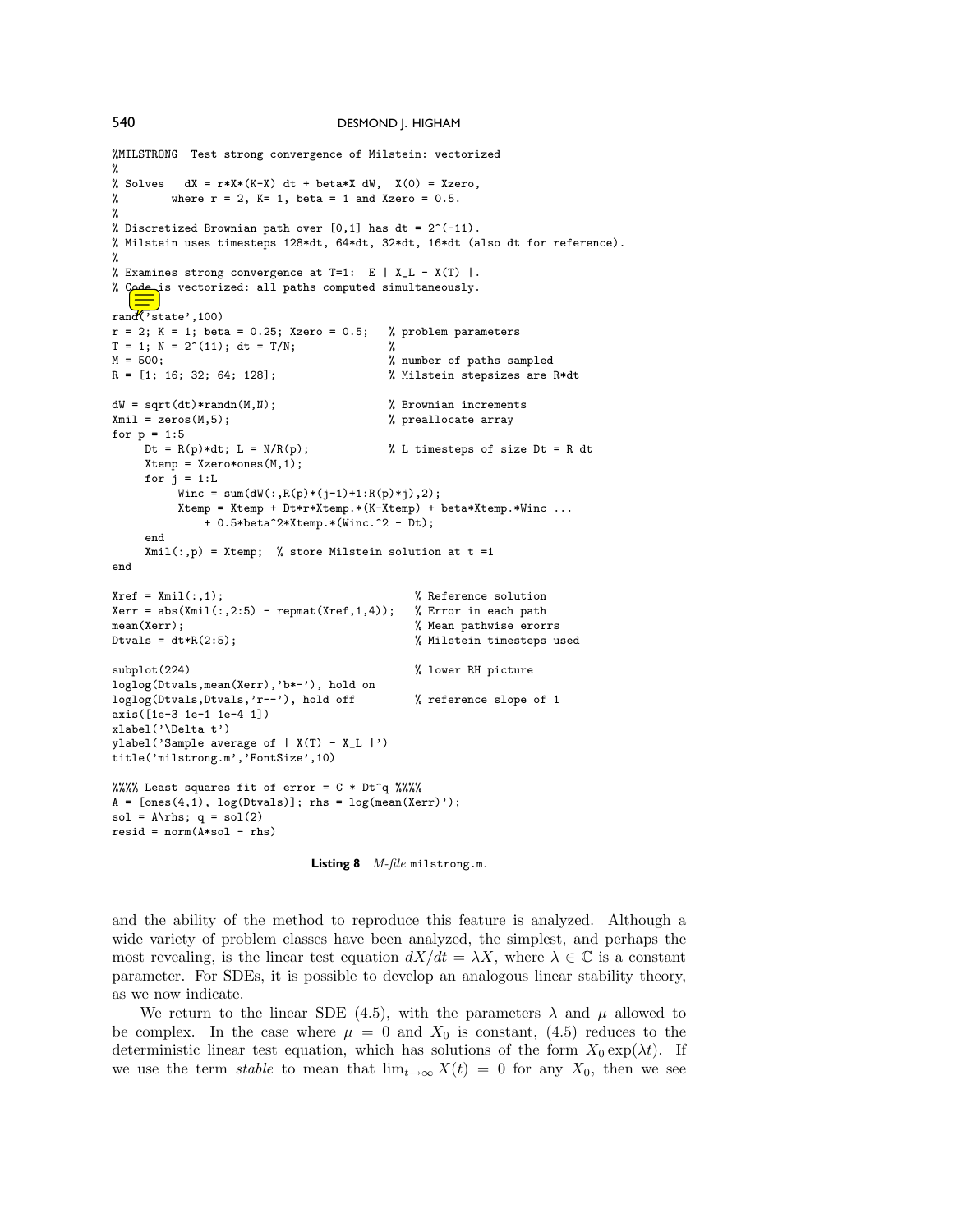that stability is characterized by  $\Re\{\lambda\} < 0$ . In order to generalize this idea to the SDE case, we must be more precise about what we mean by " $\lim_{t\to\infty} X(t) = 0$ " random variables are infinite-dimensional objects and hence norms are not equivalent in general. We will consider the two most common measures of stability: mean-square and asymptotic. Assuming that  $X_0 \neq 0$  with probability 1, solutions of (4.5) satisfy

(7.1) 
$$
\lim_{t \to \infty} \mathbb{E} X(t)^2 = 0 \Leftrightarrow \Re\{\lambda\} + \frac{1}{2}|\mu|^2 < 0,
$$

(7.2) 
$$
\lim_{t \to \infty} |X(t)| = 0, \text{ with probability } 1 \Leftrightarrow \Re\{\lambda - \frac{1}{2}\mu^2\} < 0.
$$

The left-hand side of (7.1) defines what is meant by *mean-square stability*. The righthand side of (7.1) completely characterizes this property in terms of the parameters  $\lambda$ and  $\mu$ . Similarly, (7.2) defines and characterizes *asymptotic stability*. Setting  $\mu = 0$ , the characterizations collapse to the same condition,  $\Re\{\lambda\} < 0$ , which, of course, arose for deterministic stability. It follows immediately from  $(7.1)$  and  $(7.2)$  that if  $(4.5)$ is mean-square stable, then it is automatically asymptotic stable, but not vice versa. Hence, on this test problem, mean-square stability is a more stringent requirement than asymptotic stability. Both stability definitions are useful in practice.

Now suppose that the parameters  $\lambda$  and  $\mu$  are chosen so that the SDE (4.5) is stable in the mean-square or asymptotic sense. A natural question is then, "For what range of  $\Delta t$  is the EM solution stable in an analogous sense?" The mean-square version of this question is easy to analyze. Simple properties of the expected value show that

(7.3) 
$$
\lim_{j \to \infty} \mathbb{E} X_j^2 = 0 \Leftrightarrow |1 + \Delta t \lambda|^2 + \Delta t |\mu|^2 < 1
$$

for EM applied to (4.5). The asymptotic version of the question can be studied via the strong lawof large numbers and the lawof the iterated logarithm, leading to

(7.4) 
$$
\lim_{j \to \infty} |X_j| = 0, \text{ with probability } 1 \Leftrightarrow \mathbb{E} \log \left| 1 + \Delta t \lambda + \sqrt{\Delta t} \mu N(0, 1) \right| < 0.
$$

These results are illustrated by the M-file stab.m in Listing 9. To test meansquare stability, we solve (4.5) with  $X_0 = 1$  (constant) over [0, 20] for two parameter sets. The first set has  $\lambda = -3$  and  $\mu = \sqrt{3}$ . These values satisfy (7.1) and hence the problem is mean-square stable. We apply EM over 50000 discrete Brownian paths for three different stepsizes:  $\Delta t = 1, 1/2, 1/4$ . Only the third of these,  $\Delta t = 1/4$ , satisfies the right-hand side of (7.3). The upper picture in Figure 5 plots the sample average of  $X_j^2$  against  $t_j$ . Note that the vertical axis is logarithmically scaled. In this picture the  $\Delta t = 1$  and  $\Delta t = 1/2$  curves increase with *t*, while the  $\Delta t = 1/4$  curve decays toward to zero. Hence, this test correctly implies that for  $\Delta t = 1, 1/2$  and  $\Delta t = 1/4$ , EM is unstable and stable, respectively, in the mean-square sense. However, the number of samples used (50000) is not sufficient to resolve the behavior fully; the three curves should be straight lines. This highlights the fact that simplistic sampling without further checks may lead to misleading conclusions.

To examine asymptotic stability, we use the parameter set  $\lambda = 1/2$  and  $\mu = \sqrt{6}$ . It follows from (7.2) that the SDE is asymptotically stable (although, from (7.1), it is not mean-square stable). Since asymptotic stability concerns a probability 1 event, we apply EM over a single discrete Brownian path for  $\Delta t = 1, 1/2, 1/4$ , and because computing with a single path is cheap, we integrate over [0*,* 500]. It can be shown that only the smallest of these timesteps,  $\Delta t = 1/4$ , satisfies the condition (7.4)—this is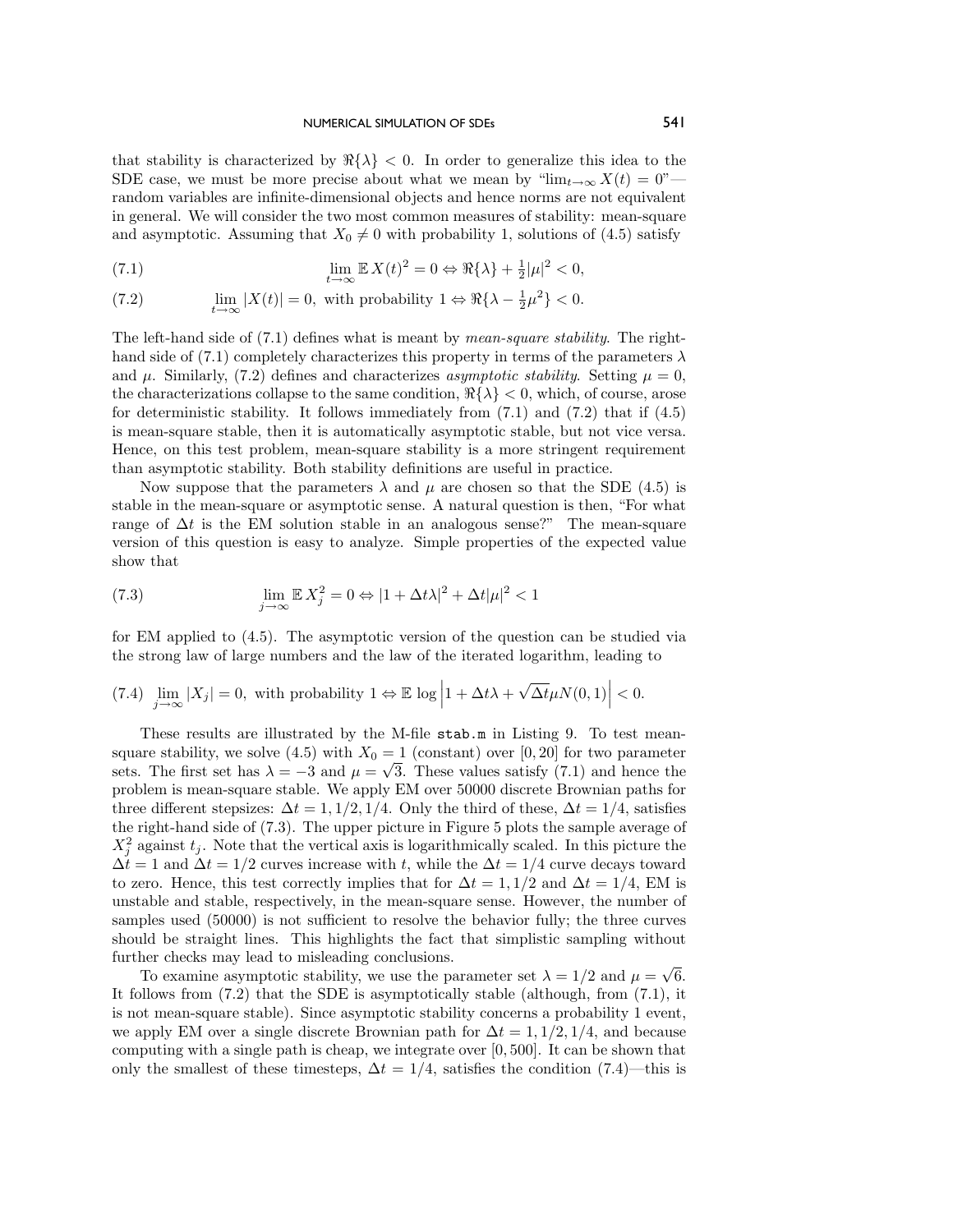```
%STAB Mean-square and asymptotic stability test for E-M
%
% SDE is dX = lambda*X dt + mu*X dW, X(0) = Xzero,
% where lambda and mu are constants and Xzero = 1.
randn('state',100)
T = 20; M = 50000; Xzero = 1;
ltype = \{ 'b-', 'r--', 'm-.' }; % linetypes for plot
subplot(211) %%%%%%%%%%%%%%%%%%%%%%%%%%%%
lambda = -3; mu = sqrt(3); <br> % problem parameters
for k = 1:3Dt = 2^(1-k);
   N = T/Dt:
    Xms = zeros(1, N); Xtemp = Xzero*ones(M, 1);for i = 1:NWinc = sqrt(Dt) * randn(M,1);Xtemp = Xtemp + Dt*lambda*Xtemp + mu*Xtemp.*Winc;<br>Xms(j) = mean(Xtemp.2); % mean-square estimate
           Xms(i) = mean(Xtemp.^2);end
    semilogy([0:Dt:T],[Xzero,Xms],ltype{k},'Linewidth',2), hold on
end
legend('\Delta t = 1','\Delta t = 1/2','\Delta t = 1/4')
title('Mean-Square: \lambda = -3, \mu = \surd 3','FontSize',16)
ylabel('E[X^2]','FontSize',12), axis([0,T,1e-20,1e+20]), hold off
subplot(212) %%%%% Asymptotic: a single path %%%%%%%
T = 500;lambda = 0.5; mu = sqrt(6); \% problem parameters
for k = 1:3Dt = 2^(1-k);N = T/Dt;
    Xemabs = zeros(1, N); Xtemp = Xzero;for i = 1:NWinc = sqrt(Dt) * randn;Xtemp = Xtemp + Dt*lambda*Xtemp + mu*Xtemp*Winc;
           Xemabs(j) = abs(Xtemp);end
    semilogy([0:Dt:T],[Xzero,Xemabs],ltype{k},'Linewidth',2), hold on
end
legend('\Delta t = 1','\Delta t = 1/2','\Delta t = 1/4')
title('Single Path: \lambda = 1/2, \mu = \surd 6', 'FontSize',16)
ylabel('|X|','FontSize',12), axis([0,T,1e-50,1e+100]), hold off
```
illustrated in Figure 6, which is discussed below. The lower picture in Figure 5 plots  $|X_i|$  against  $t_i$  along the path. We see that only the  $\Delta t = 1/4$  solution appears to decay to zero, in agreement with the theory.

Figure 6 offers further insight into these computations. Here we have plotted regions of stability for  $\lambda, \mu \in \mathbb{R}$ . The *x*-axis and *y*-axis represent  $\Delta t \lambda$  and  $\Delta t \mu^2$ , respectively. In this notation, it follows from (7.1) that the SDE is mean-square stable for  $y < -2x$  (horizontal magenta shading, marked SDE:ms) and asymptotically stable for  $y > 2x$  (vertical green shading, marked SDE:as). The condition (7.3) for meansquare stability of EM requires *y* to be positive and lie beneath the parabola  $-x(2+x)$ . The parabola is shown as a solid red curve in the figure and the corresponding meansquare stability region for EM is marked EM:ms. The condition (7.4) that determines asymptotic stability of EM leads to the flattened-egg-shaped boundary in solid blue.

**Listing 9** *M-file* stab.m*.*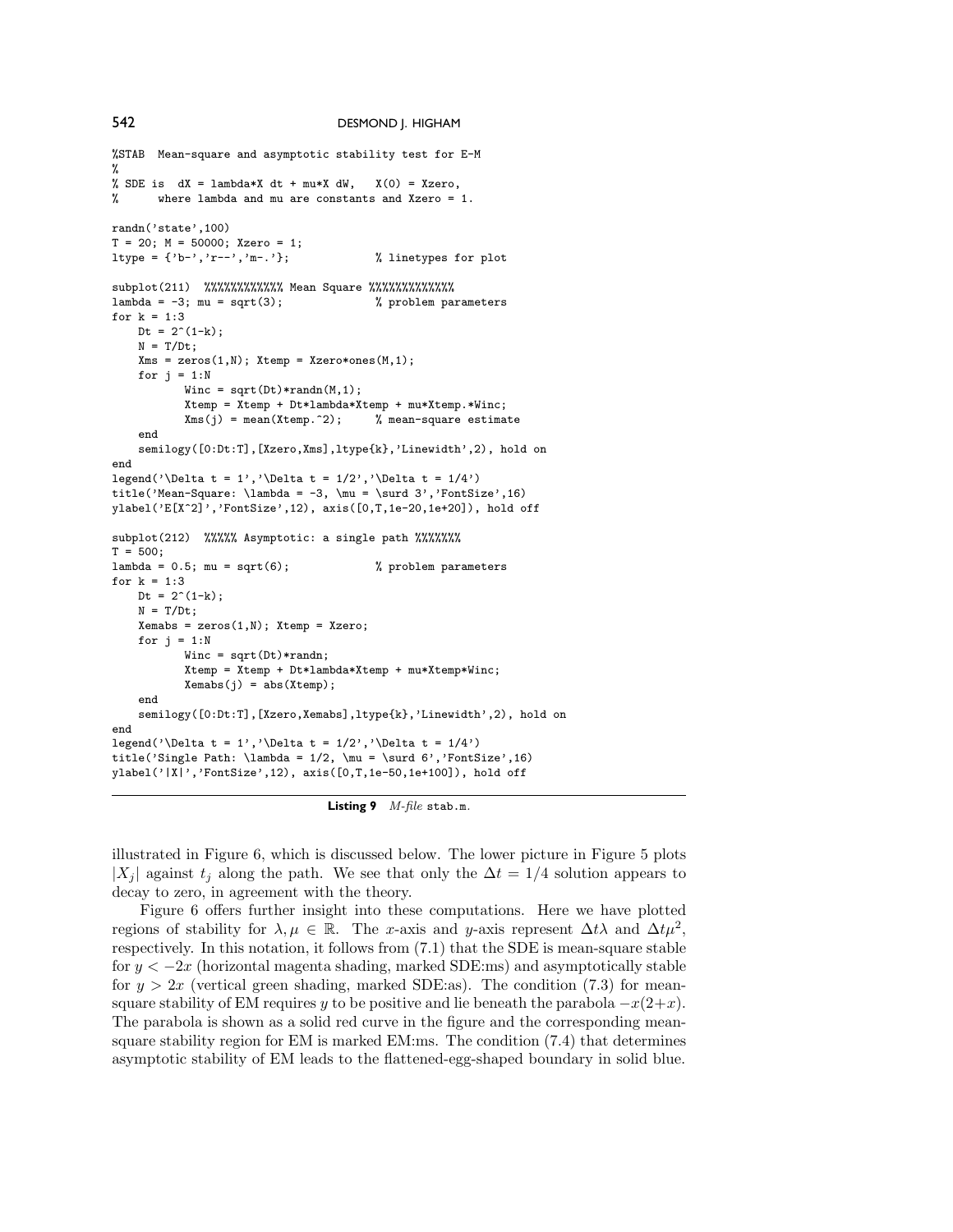

**Fig. 5** *Mean-square and asymptotic stability tests, from* stab.m.



**Fig. 6** *Mean-square and asymptotic stability regions.*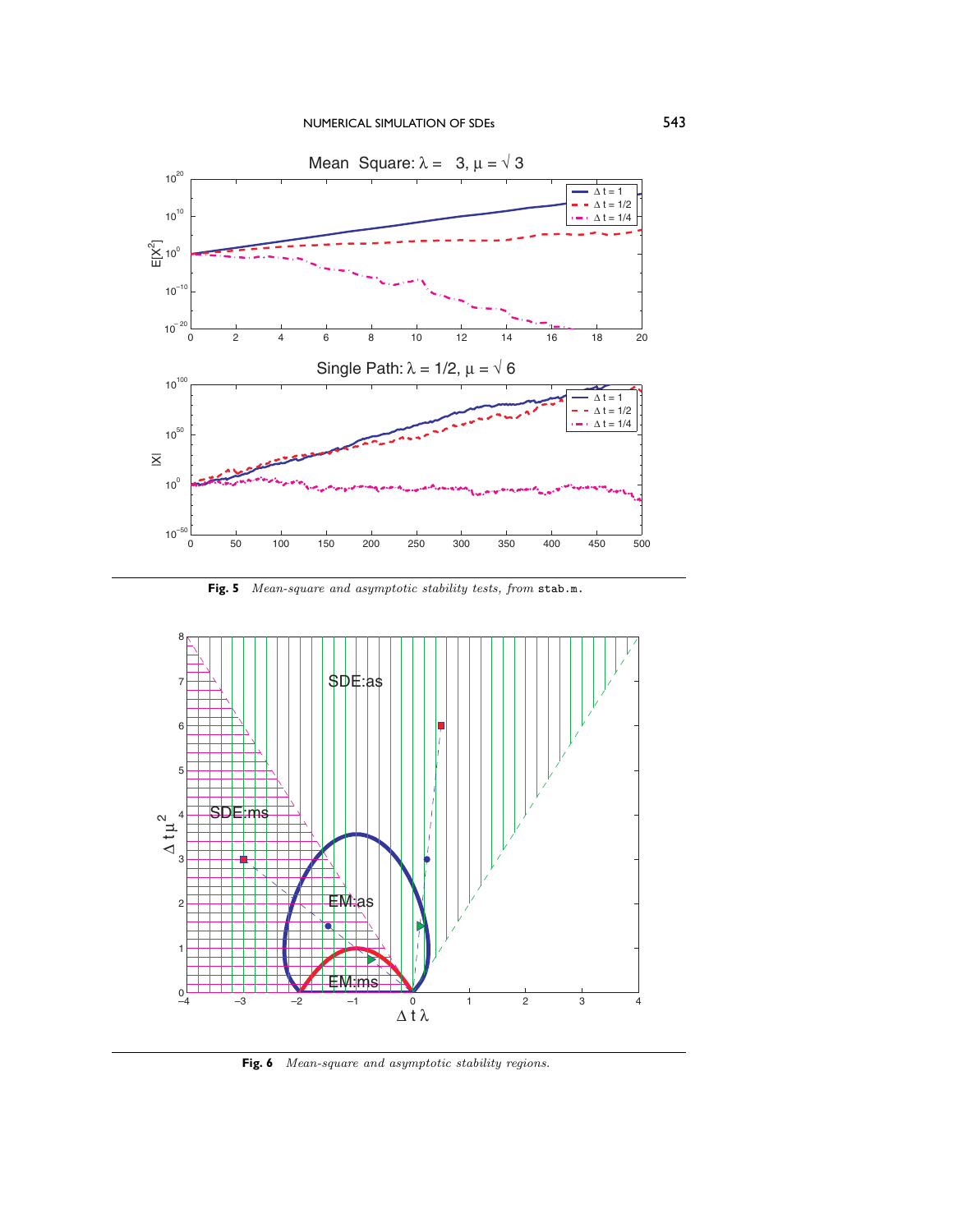The resulting region is marked EM:as. To interpret the picture, notice that given values for  $\lambda$  and  $\mu$ , the point  $(x, y) = (\lambda, \mu^2)$  corresponds to the timestep  $\Delta t = 1$ , and then varying the stepsize  $\Delta t$  corresponds to moving along the ray that connects  $(\lambda, \mu^2)$  with the origin. The parameter sets  $(\lambda, \mu^2) = (-3, 3)$  and  $(\lambda, \mu^2) = (1/2, 6)$ used by stab.m are marked as red squares. We see that the first set lies in SDE:ms and the second in SDE:as, but neither are stable for EM with  $\Delta t = 1$ . Reducing  $\Delta t$  from 1 to 1/2 takes us to the points marked with blue circles in the figure. Now the first set is in EM:as (but not EM:ms) and the second set remains outside EM:as. Reducing ∆*t* further to the value 1*/*4 takes us to the points marked by green triangles. We see that the first parameter set is now in EM:ms and the second set in EM:as, so the stability property of the underlying SDE is recovered in both cases.

**8. Stochastic Chain Rule.** We saw in section 3 that there is more than one way to extend the concept of integration to a stochastic setting. In this section we briefly mention another fundamental difference between stochastic and deterministic calculus.

In the deterministic case, if  $dX/dt = f(X)$  then, for any smooth function V, the chain rule says that

(8.1) 
$$
\frac{dV(X(t))}{dt} = \frac{dV(X(t))}{dX} \frac{d(X(t))}{dt} = \frac{dV(X(t))}{dX} f(X(t)).
$$

Now, suppose that *X* satisfies the Itô SDE  $(4.2)$ . What is the SDE analogue of  $(8.1)$ for  $V(X)$ ? A reasonable guess is  $dV = (dV/dX)dX$ , so that, using (4.2),

(8.2) 
$$
dV(X(t)) = \frac{dV(X(t))}{dX} (f(X(t))dt + g(X(t))dW(t)).
$$

However, a rigorous analysis using Itô's result reveals that an extra term arises<sup>2</sup> and the correct formulation is

$$
dV(X(t)) = \frac{dV(X(t))}{dX}dX + \frac{1}{2}g(X(t))^2 \frac{d^2V(X(t))}{dX^2}dt,
$$

which, using (4.2), becomes

$$
dV(X(t)) = \left(f(X(t))\frac{dV(X(t))}{dX} + \frac{1}{2}g(X(t))^2 \frac{d^2V(X(t))}{dX^2}\right)dt + g(X(t))\frac{dV(X(t))}{dX}dW(t).
$$
\n(8.3)

We will not attempt to prove, or even justify,  $(8.3)$ . Instead we will perform a numerical experiment.

We consider the SDE

(8.4) 
$$
dX(t) = (\alpha - X(t)) dt + \beta \sqrt{X(t)} dW(t), \quad X(0) = X_0,
$$

where  $\alpha$  and  $\beta$  are constant, positive parameters. This SDE is a mean-reverting square root process that models asset prices [8, Chapter 9]. It can be shown that if  $X(0) > 0$ root process that models asset prices [8, Chapter 9]. It can be shown that if  $X(0) > 0$  with probability 1, then this positivity is retained for all  $t > 0$ . Taking  $V(X) = \sqrt{X}$ , an application of (8.3) gives

(8.5) 
$$
dV(t) = \left(\frac{4\alpha - \beta^2}{8V(t)} - \frac{1}{2}V(t)\right)dt + \frac{1}{2}\beta dW(t).
$$

<sup>&</sup>lt;sup>2</sup>In fact,  $(8.2)$  turns out to be valid in the Stratonovich framework, but here we are using Itô calculus.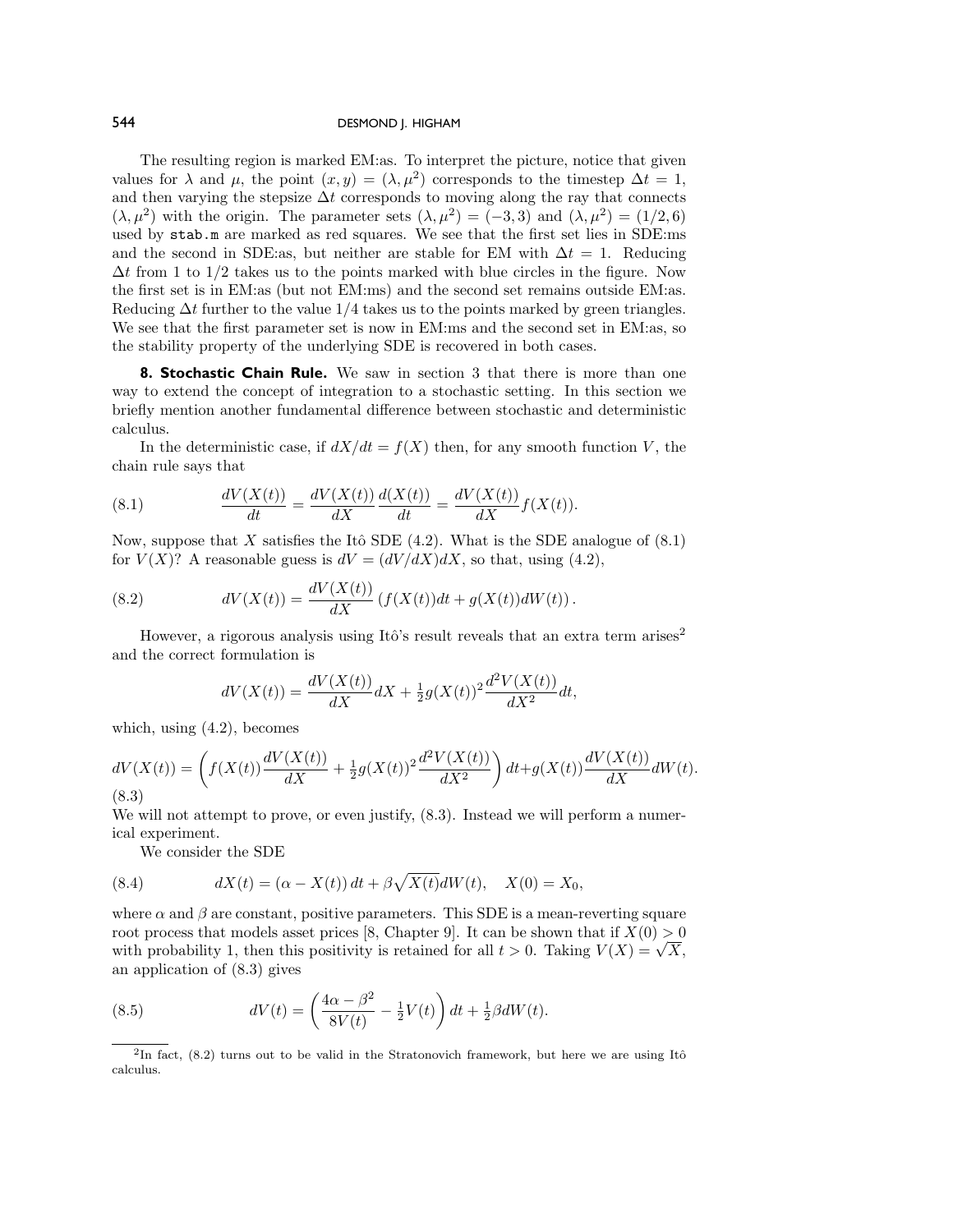```
%CHAIN Test stochastic Chain Rule
\gamma% Solve SDE for V(X) = sqrt(X) where X solves
% dX = (alpha - X) dt + beta sqrt(X) dW, X(0) = Xzero,<br>% with alpha = 2, beta = 1 and Xzero = 1.
       with alpha = 2, beta = 1 and Xzero = 1.
% Xem1 is Euler-Maruyama solution for X.
% Xem2 is Euler-Maruyama solution of SDE for V from Chain Rule.
% Hence, we compare sqrt(Xem1) and Xem2.
% Note: abs is used for safety inside sqrt, but has no effect in this case.
randn('state',100)
alpha = 2; beta = 1; T = 1; N = 200; dt = T/N; % Problem parameters
Xzero = 1; Xzero2 = 1/sqrt(Xzero); \boxed{\equiv} %
Dt = dt;<br> Xem1 = zeros(1, N); Xem2 = zeros(1, N);<br> % preallocate for efficiency
Xem1 = zeros(1,N); Xem2 = zeros(1,N);Xtemp1 = Xzero; Xtemp2 = Xzero2;for j = 1:NWinc = sqrt(dt)*randn;f1 = (alpha-Xtemp1);g1 = beta*sqrt(abs(Xtemp1));
  Xtemp1 = Xtemp1 + Dt*f1 + Winc*g1;
  Xem1(j) = Xtemp1;f2 = (4*alpha-beta^2)/(8*Xtemp2) - Xtemp2/2;g2 = \text{beta}/2;
  Xtemp2 = Xtemp2 + Dt*f2 + Winc*g2;Xem2(j) = Xtemp2;end
plot([0:Dt:T],[sqrt([Xzero,abs(Xem1)])],'b-',[0:Dt:T],[Xzero,Xem2],'ro')
legend('Direct Solution','Solution via Chain Rule',2)
xlabel('t','FontSize',12)
ylabel('V(X)','FontSize',16,'Rotation',0,'HorizontalAlignment','right')
Xdiff = norm(sqrt(Xem1) - Xem2, 'inf')
```
**Listing 10** *M-file* chain.m*.*

In the M-file chain.m in Listing 10 we apply EM to the SDE (8.4) for  $\alpha = 2$ ,  $\beta = 1$ , and  $X_0 = 1$  (constant). We compute a discrete Brownian path over [0, 1] with  $\delta t = 1/200$ and use  $\Delta t = \delta t$ . The square root of the numerical solution is plotted with a solid blue line in Figure 7. We also solve the SDE (8.5) for *V* and plot the solution with a red "o" symbol. We observe that there is good agreement between the two solutions. This is confirmed by a check on the maximum discrepancy: Xdiff = 0.0151.

**9. Further Issues.** This article is designed to give readers a brief and practical introduction to the numerical simulation of SDEs with a minimum of technical detail. As a consequence, we have glossed over a vast amount of theory and left out many important topics. Consulting the references cited at the end of section 1 is a good way to fill in some of the gaps. In this final section, we hint at some of the topics omitted.

First, we have not discussed what conditions on *f* and *g* in (4.2) can be imposed in order to guarantee the existence of a unique solution to the SDE. Typical existence and uniqueness theorems (and convergence theorems for numerical methods) impose much more stringent constraints than their deterministic counterparts. Second, we have not mentioned the connection between SDEs and certain time-dependent partial differential equations. Third, we restricted attention to scalar problems—the EM